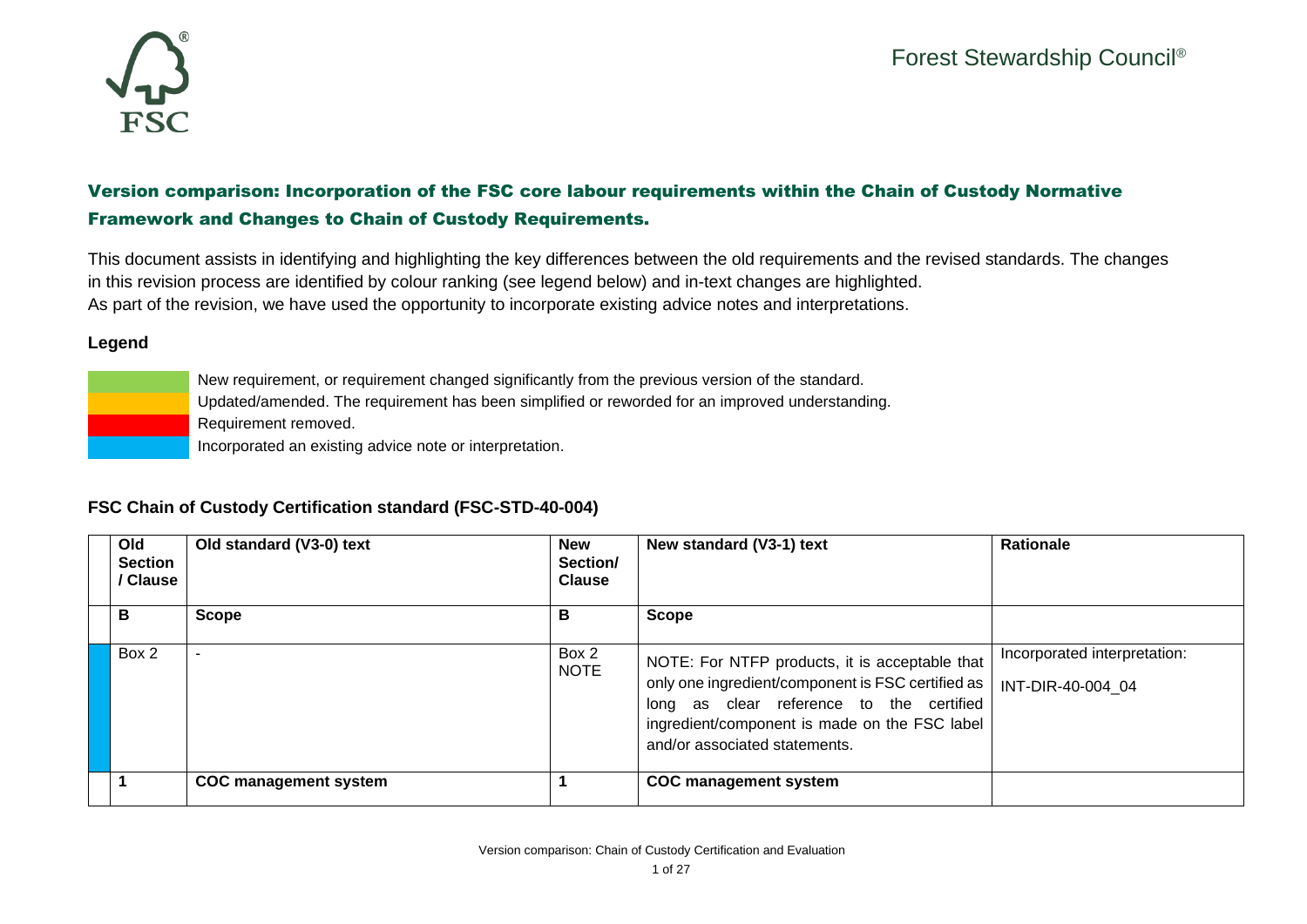

| エつー |                    |                                                                                                                                                                                                                                                                                                                                                                                                                                                                                                                                                                                                                                                                                                                                                                 |     |                                                                                                                                                                                                                                                                                                                                                                                           |                                                                                                                                                                                                                                                                                                                                                                                                                                                                                                                                                        |
|-----|--------------------|-----------------------------------------------------------------------------------------------------------------------------------------------------------------------------------------------------------------------------------------------------------------------------------------------------------------------------------------------------------------------------------------------------------------------------------------------------------------------------------------------------------------------------------------------------------------------------------------------------------------------------------------------------------------------------------------------------------------------------------------------------------------|-----|-------------------------------------------------------------------------------------------------------------------------------------------------------------------------------------------------------------------------------------------------------------------------------------------------------------------------------------------------------------------------------------------|--------------------------------------------------------------------------------------------------------------------------------------------------------------------------------------------------------------------------------------------------------------------------------------------------------------------------------------------------------------------------------------------------------------------------------------------------------------------------------------------------------------------------------------------------------|
|     | 1.3                | The organization shall commit to the FSC values   1.3<br>as defined in FSC-POL-01-004 by signing a self-<br>declaration that the organization is not directly or<br>indirectly involved in the following activities:<br>a. illegal logging or the trade in illegal wood or<br>forest products;<br>b. violation of traditional and human rights in<br>forestry operations;<br>c. destruction of high conservation values in<br>forestry operations;<br>d. significant conversion of forests to plantations or<br>non-forest use;<br>e. introduction of genetically modified organisms in<br>forestry operations;<br>f. violation of any of the ILO Core Conventions, as<br>defined in the ILO Declaration on Fundamental<br>Principles and Rights at Work, 1998. |     | The organization shall commit to the FSC values<br>as defined in FSC-POL-01-004 Policy for the<br>Association of Organizations with FSC.                                                                                                                                                                                                                                                  | Removal of the 'self-declaration'<br>for consistency and eliminates<br>conflict and confusion around the<br>language about the 'ILO<br>Declaration on Fundamental<br>Principles and Rights at Work' to<br>align with Section 7 'FSC core<br>labour requirements'.<br>The 'Policy for the Association of<br>Organizations with FSC (PfA)' is<br>currently in the process of being<br>revised, the requirement still<br>requires organizations to commit<br>to the FSC values as defined in<br>the PfA independent of the<br>revision status or outcome. |
|     | 1.3<br><b>NOTE</b> | NOTE: This clause will be modified once FSC   -<br>concludes the revision process of its Policy for<br>Association.                                                                                                                                                                                                                                                                                                                                                                                                                                                                                                                                                                                                                                             |     |                                                                                                                                                                                                                                                                                                                                                                                           | The 'Policy for the Association of<br>Organizations with FSC (PfA)' is<br>currently in the process of being<br>revised, rendering the note<br>irrelevant.                                                                                                                                                                                                                                                                                                                                                                                              |
|     |                    |                                                                                                                                                                                                                                                                                                                                                                                                                                                                                                                                                                                                                                                                                                                                                                 | 1.5 | The organization shall adopt <sup>1</sup> and implement a<br>policy statement, or statements, that encompass<br>the FSC core labour requirements. The policy<br>statements shall be made available to<br>(i.e. affected and interested<br>stakeholders<br>stakeholders) and to the organization's<br>certification body.<br><sup>1</sup> May develop a new policy or use an existing one. | Added a requirement for<br>organizations to adopt and<br>implement one or more policy<br>statements.                                                                                                                                                                                                                                                                                                                                                                                                                                                   |
|     |                    |                                                                                                                                                                                                                                                                                                                                                                                                                                                                                                                                                                                                                                                                                                                                                                 | 1.6 | The organization shall maintain an up-to-date<br>self-assessment in which it describes how the<br>organization applies the FSC core labour<br>requirements to its operations. The self-                                                                                                                                                                                                   | Added a requirement for self-<br>assessments in which<br>organizations describe how they                                                                                                                                                                                                                                                                                                                                                                                                                                                               |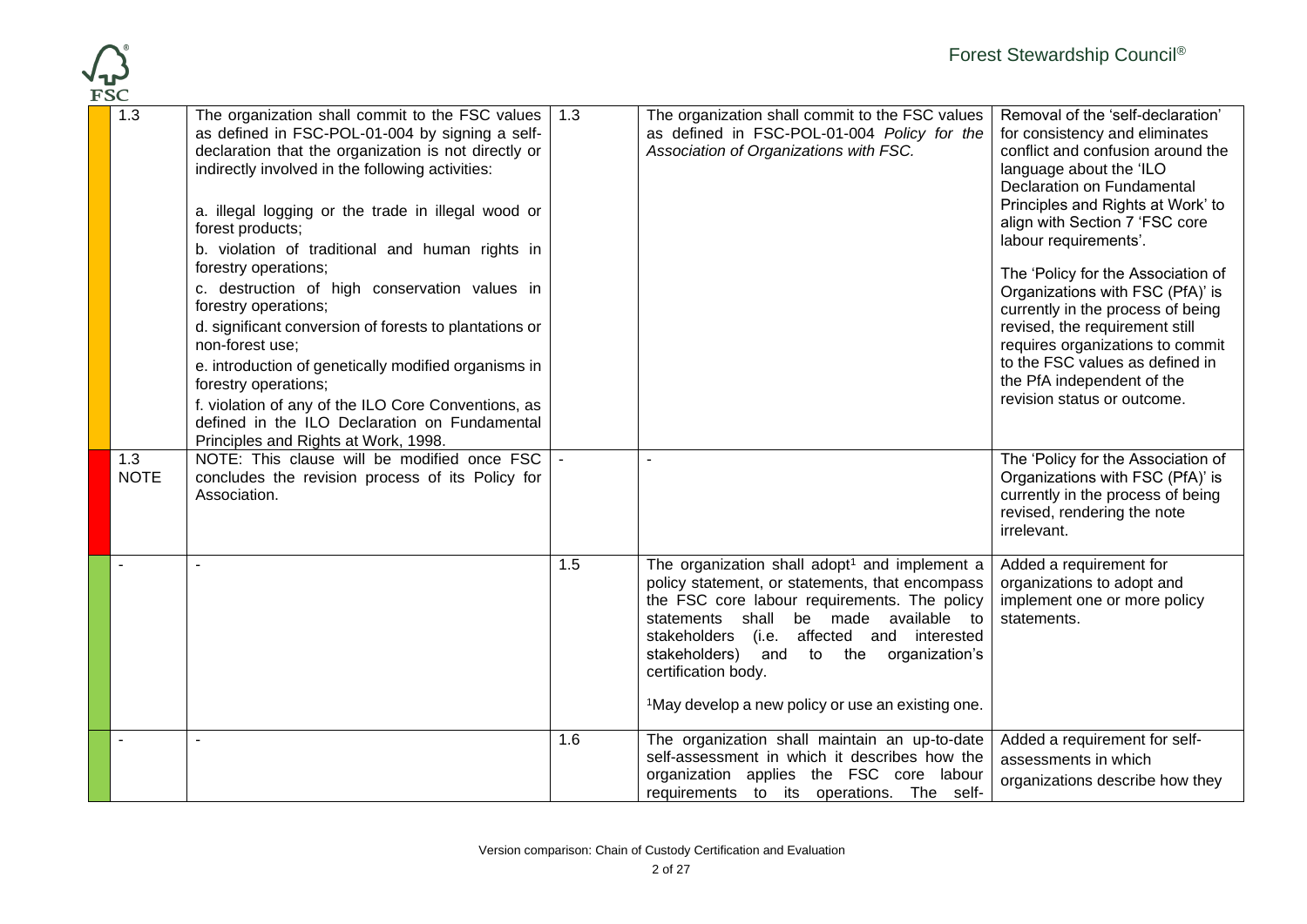| $\overline{\textbf{FSC}}$ |                                                                                                                                   |                     |                                                                                                                                                                                                                                                | Forest Stewardship Council®                                                                                                                                                                                                                                                           |
|---------------------------|-----------------------------------------------------------------------------------------------------------------------------------|---------------------|------------------------------------------------------------------------------------------------------------------------------------------------------------------------------------------------------------------------------------------------|---------------------------------------------------------------------------------------------------------------------------------------------------------------------------------------------------------------------------------------------------------------------------------------|
|                           |                                                                                                                                   |                     | assessment<br>shall<br>be<br>submitted<br>to<br>the<br>organization's certification body.                                                                                                                                                      | apply the requirements to their<br>operations.                                                                                                                                                                                                                                        |
|                           | $\blacksquare$                                                                                                                    | 1.9<br><b>NOTE</b>  | NOTE: Pricing information is not within the scope<br>of transaction verification data disclosure.                                                                                                                                              | Incorporation of advice note:<br>ADVICE-40-004-14 Supply Chain                                                                                                                                                                                                                        |
|                           |                                                                                                                                   |                     |                                                                                                                                                                                                                                                | Integrity.                                                                                                                                                                                                                                                                            |
|                           |                                                                                                                                   | 1.10                | The organization shall support fibre testing<br>conducted by its certification body and ASI by<br>surrendering samples and specimens of materials<br>and products, and information about species<br>composition for verification upon request. | Incorporation of advice note:<br>ADVICE-40-004-14 Supply Chain<br>Integrity.                                                                                                                                                                                                          |
|                           | $\mathbf{r}$                                                                                                                      | 1.11                | The organization may demonstrate compliance<br>with other certifications schemes as evidence of<br>conformity to Section 7 'FSC core labour<br>requirements'.                                                                                  | Added a requirement which<br>allows organizations to<br>demonstrate compliance with<br>other social certifications<br>schemes as evidence of<br>conformity with the FSC core<br>labour requirements.                                                                                  |
|                           |                                                                                                                                   | 1.11<br><b>NOTE</b> | NOTE: FSC International will review<br>the<br>compatibility of these schemes with the FSC core<br>labour requirements and the extent of their<br>overlap with requirements in Section 7.                                                       | Added an option for other<br>organizations to submit<br>certification schemes which meet<br>the FSC core labour requirements<br>for review by FSC International.                                                                                                                      |
| 2.3                       | The organization shall have procedures in place to<br>check the supplier's sale and/or delivery<br>documentation to confirm that: | 2.3                 | The organization shall check the <b>supplier's sale or</b><br>and/or delivery documentation (or both) to confirm<br>that:                                                                                                                      | Updated for improved clarity.<br>Procedures are already required<br>in Clause 1.1 b). The term<br>"procedure" was removed since<br>the intention of this requirement is<br>for certification bodies to check<br>whether organizations effectively<br>verify suppliers' documents, and |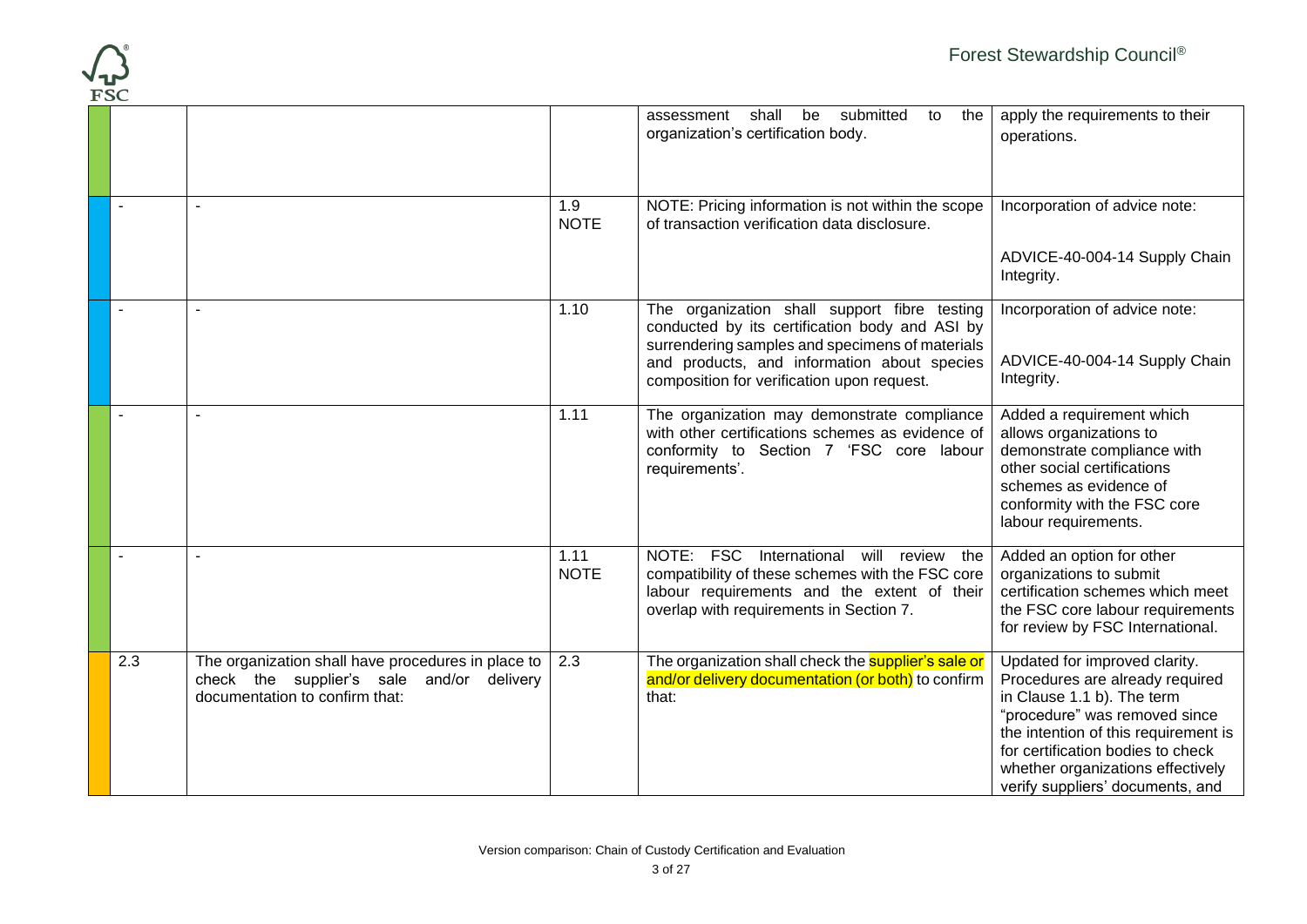

|          |                                                                                                                                                                                                                                                                                                                                                                                                   |          |                                                                                                                                                                                                                                                                                                                                                                                                                            | not to check whether they have<br>procedures for this.                                     |
|----------|---------------------------------------------------------------------------------------------------------------------------------------------------------------------------------------------------------------------------------------------------------------------------------------------------------------------------------------------------------------------------------------------------|----------|----------------------------------------------------------------------------------------------------------------------------------------------------------------------------------------------------------------------------------------------------------------------------------------------------------------------------------------------------------------------------------------------------------------------------|--------------------------------------------------------------------------------------------|
| 4.2      | The organization shall maintain up-to-date material<br>accounting records (e.g. spreadsheets, production<br>control software) of materials and products in the<br>scope of the FSC certificate, including:                                                                                                                                                                                        | 4.2      | The organization shall maintain up-to-date<br>material accounting records (e.g. spreadsheets,<br>production control software) of materials and<br>products in the scope of the FSC certificate,<br>including:                                                                                                                                                                                                              | The standard does not define a<br>'purchase' document, updated for<br>clarity.             |
|          | a. inputs: purchase document number, date,<br>quantities, and material category including the<br>percentage or credit claim (if applicable);                                                                                                                                                                                                                                                      |          | a) inputs: <b>supplier's sales</b> document number,<br>date, quantities, and material category including<br>the percentage or credit claim (if applicable);                                                                                                                                                                                                                                                                |                                                                                            |
| 5.7      | If the organization is unable to include the FSC<br>claim and/or certificate code in sales or delivery<br>Documents                                                                                                                                                                                                                                                                               | 5.7      | If the organization is unable to include the FSC<br>claim and/or certificate code in sales or delivery<br>documents (or both)                                                                                                                                                                                                                                                                                              | Further clarification.                                                                     |
| 5.8      | Organizations that sell custom manufactured FSC<br>products (e.g. woodworkers, building contractors,<br>construction companies) that do not list the FSC-<br>certified products on the invoice as required by<br>Clause 5.1 may issue supplementary documents to<br>the invoices issued for construction or other related<br>services. The supplementary document shall<br>include the following: | 5.8      | Organizations that <b>supply</b> custom manufactured<br>FSC products (e.g. woodworkers, building<br>contractors, construction companies) that do not<br>list the FSC-certified products on the sales<br>documents as required by Clause 5.1 may issue<br>supplementary documents to the sales document<br>issued for construction or other related services.<br>The supplementary document shall include the<br>following: | References to 'invoices' are<br>replaced by 'sales or delivery<br>documents or both'.      |
| Figure A | Figure A. Rules for downgrading FSC output claims<br><b>FSC 100%</b><br>FSC Mix Credit /<br>FSC Mix x%<br><b>FSC Controlled Wood</b>                                                                                                                                                                                                                                                              | Figure A | Rules for downgrading FSC output claims<br>$\sqrt{FSC}$<br>100%<br><b>FSC Mix</b><br>Credit<br>FSC Mix x %<br><b>FSC Controlled Wood</b>                                                                                                                                                                                                                                                                                   | For improved clarity, FSC Mix<br>Credit and FSC Mix x% are no<br>longer at the same level. |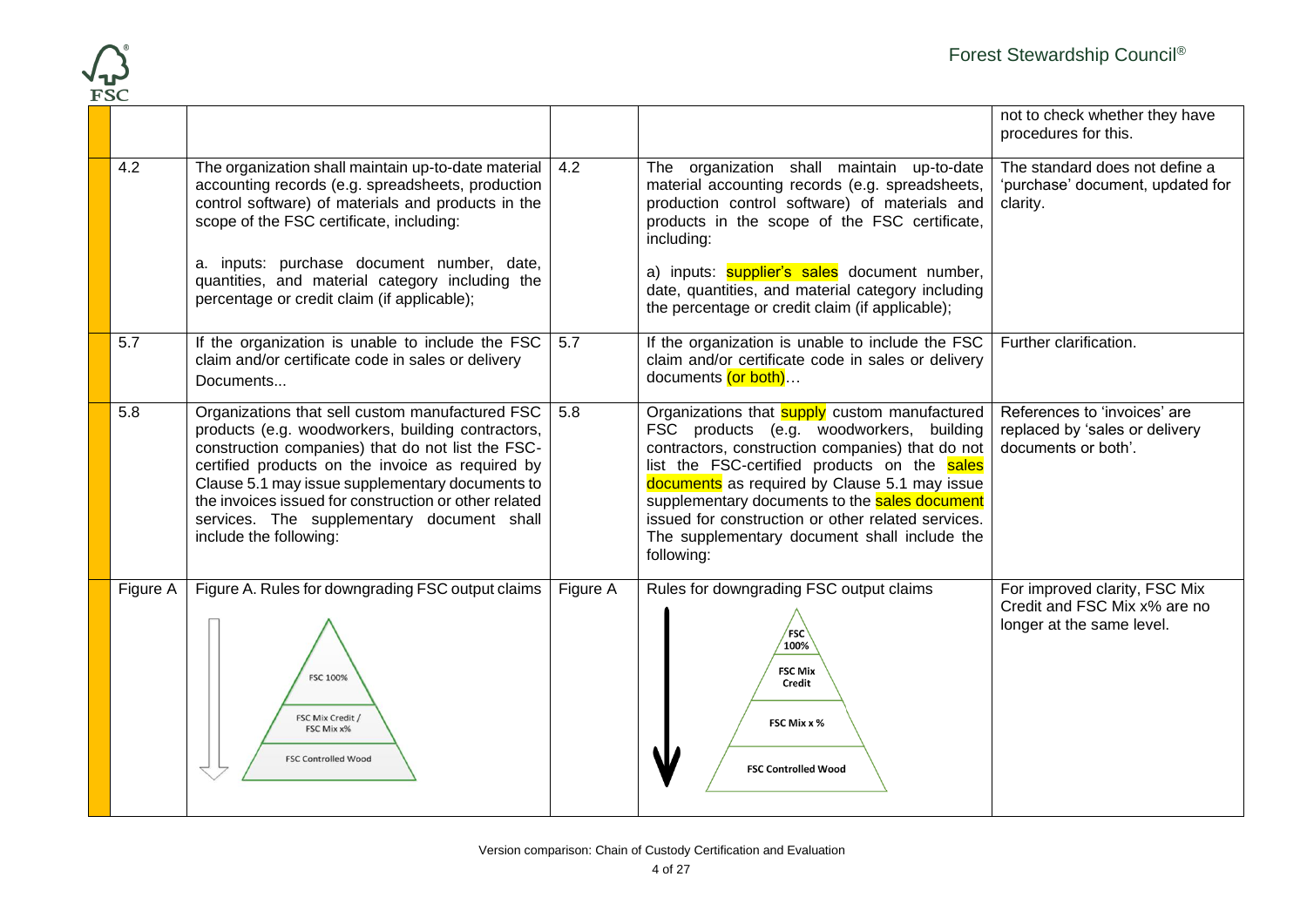

| ドンピ                                  |                                                                                                                                                                                                                                                                                                                                                                                                                                                                                                                                                                                                                                                                                                                                                                                                                                                                                                                                                                                                                                                                                                                                                                                                                                                                                                                                                      |                                                 |                                                                                                                                                                                                                                                                                                                                                                                                                                                                                                                                                                                                                                                                                                                                                                                                                                                                                                                                                                                                                                                                                                                                                                                                                                                                                                                                                                                                                                                                                                                                                                                                                                                        |                                                                                                                                                                       |
|--------------------------------------|------------------------------------------------------------------------------------------------------------------------------------------------------------------------------------------------------------------------------------------------------------------------------------------------------------------------------------------------------------------------------------------------------------------------------------------------------------------------------------------------------------------------------------------------------------------------------------------------------------------------------------------------------------------------------------------------------------------------------------------------------------------------------------------------------------------------------------------------------------------------------------------------------------------------------------------------------------------------------------------------------------------------------------------------------------------------------------------------------------------------------------------------------------------------------------------------------------------------------------------------------------------------------------------------------------------------------------------------------|-------------------------------------------------|--------------------------------------------------------------------------------------------------------------------------------------------------------------------------------------------------------------------------------------------------------------------------------------------------------------------------------------------------------------------------------------------------------------------------------------------------------------------------------------------------------------------------------------------------------------------------------------------------------------------------------------------------------------------------------------------------------------------------------------------------------------------------------------------------------------------------------------------------------------------------------------------------------------------------------------------------------------------------------------------------------------------------------------------------------------------------------------------------------------------------------------------------------------------------------------------------------------------------------------------------------------------------------------------------------------------------------------------------------------------------------------------------------------------------------------------------------------------------------------------------------------------------------------------------------------------------------------------------------------------------------------------------------|-----------------------------------------------------------------------------------------------------------------------------------------------------------------------|
| 6                                    | Compliance with timber legality legislation                                                                                                                                                                                                                                                                                                                                                                                                                                                                                                                                                                                                                                                                                                                                                                                                                                                                                                                                                                                                                                                                                                                                                                                                                                                                                                          | 6                                               | <b>Compliance with timber legality legislation</b>                                                                                                                                                                                                                                                                                                                                                                                                                                                                                                                                                                                                                                                                                                                                                                                                                                                                                                                                                                                                                                                                                                                                                                                                                                                                                                                                                                                                                                                                                                                                                                                                     |                                                                                                                                                                       |
| 6.1<br>a.<br>b.<br><b>NOTE</b><br>c. | The organization shall ensure that its FSC-certified<br>products conform to all applicable timber legality<br>legislation. At a minimum, the organization shall:<br>a. have procedures in place to ensure the import<br>and/or export of FSC-certified products by the<br>organization conform to all applicable trade and<br>customs laws1 (if the organization exports and/or<br>imports FSC products);<br>b. upon request, collect and provide information on<br>species (common and scientific name) and country<br>of harvest (or more specific location details if<br>required by legislation) to direct customers and/or<br>any FSC-certified organizations further down the<br>supply chain that need this information to comply<br>with timber legality legislation. The form and<br>frequency of providing this information may be<br>agreed upon between the organization and the<br>requester;<br>NOTE: If the organization does not possess the<br>requested information on species and country of<br>origin, the request shall be passed on to the<br>upstream suppliers until the information can be<br>obtained.<br>c. ensure that FSC-certified products containing<br>pre-consumer reclaimed wood (except reclaimed<br>paper) being sold to companies located in<br>countries where timber legality legislation applies<br>either: | 6.1<br>a)<br>b)<br><b>NOTE</b><br>$\mathsf{c})$ | The organization shall ensure that its FSC-<br>certified and controlled wood products or timber<br>products conform to all applicable timber legality<br>legislation. At a minimum, the organization shall:<br>a) have procedures in place to ensure the import<br>and/or export and commercialization of FSC-<br>certified and controlled wood products by the<br>organization conform to all applicable trade and<br>customs laws (if the organization exports and/or<br>imports FSC products);<br>b) upon request, collect and provide information<br>on species (common and scientific name) and<br>country of harvest (or more specific location<br>details if required by legislation) to direct<br>customers and/or any FSC-certified organizations<br>further down the supply chain that need this<br>information to comply with timber legality<br>legislation. The form and frequency of providing<br>this information may be agreed upon between the<br>organization and the requester, as long as the<br>information is accurate and can be correctly<br>associated with each material supplied as FSC<br>certified or FSC Controlled Wood.<br>NOTE: Information on the sub-national regions or<br>concessions of harvest is required where the risk<br>of illegal harvesting between concessions of<br>harvest in a country or sub-national region varies.<br>Any arrangement conferring the right to harvest<br>timber in a defined area is considered a<br>concession of harvest.<br>NOTE: If the organization does not possess the<br>requested information on species and country of<br>origin, the request shall be passed on to the | Incorporation of advice notes:<br>ADVICE-40-004-10 Access to<br>information required by timber<br>legality legislations<br>ADVICE-40-004-11 Trade and<br>customs laws |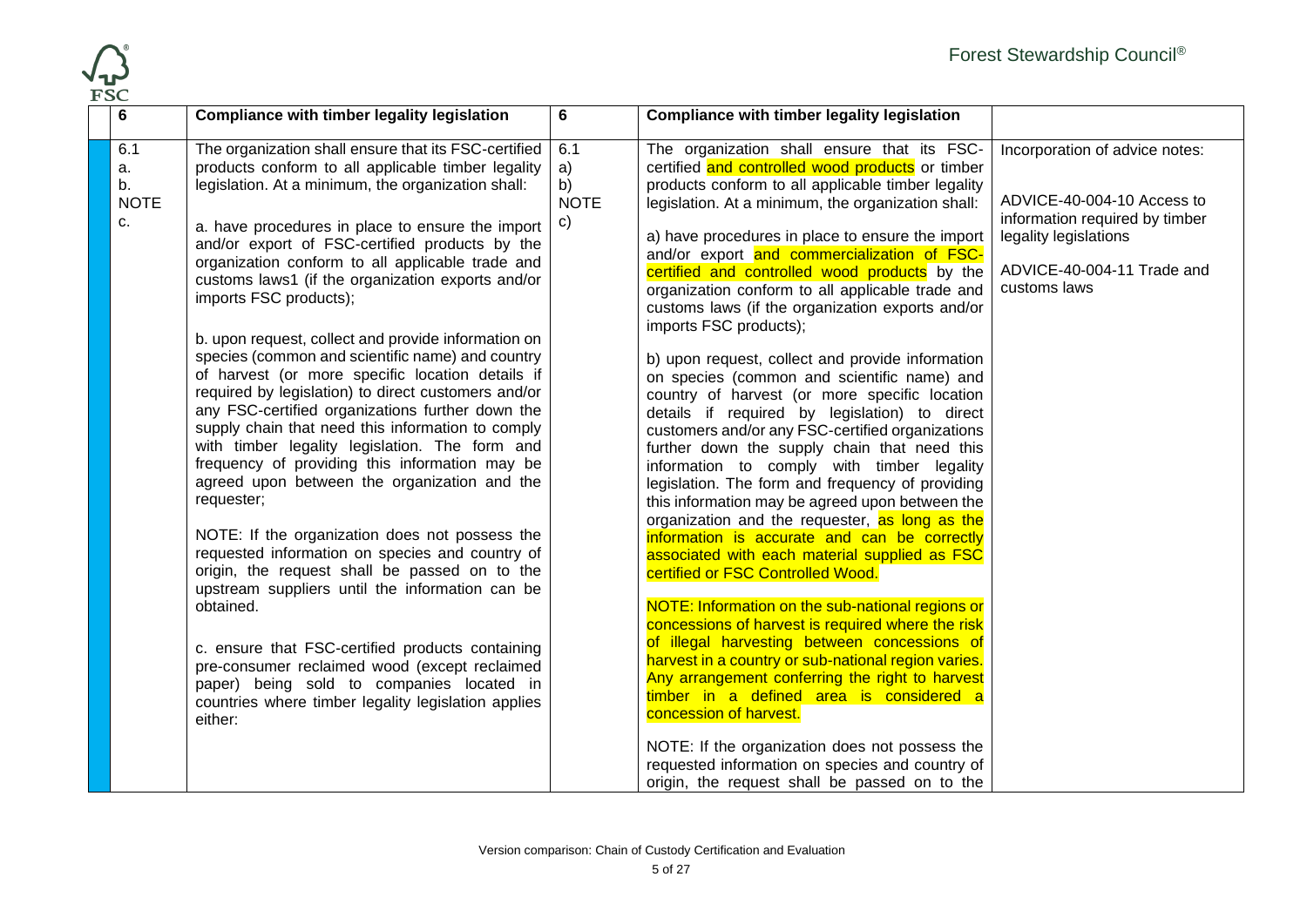

| -- |       | upstream suppliers until the information can be<br>obtained.<br>c) provide proof of compliance with relevant trade<br>and customs laws;<br>d) ensure that FSC-certified products containing<br>pre-consumer reclaimed wood (except reclaimed<br>paper) being sold to companies located in<br>countries where timber legality legislation applies<br>either:   |                                                                                                                                                        |
|----|-------|---------------------------------------------------------------------------------------------------------------------------------------------------------------------------------------------------------------------------------------------------------------------------------------------------------------------------------------------------------------|--------------------------------------------------------------------------------------------------------------------------------------------------------|
|    | 7     | FSC core labour requirements <sup>3</sup><br><sup>3</sup> Source: FSC report on generic criteria and<br>indicators based on ILO Core Conventions<br>principles (2017).                                                                                                                                                                                        | Added a new section within the<br>standard.                                                                                                            |
|    | 7.1   | In the application of the FSC core labour<br>requirements, the organization shall give due<br>consideration to the rights and obligations<br>established by national law, while at the same<br>time fulfilling the objectives of the requirements.                                                                                                            | Added a requirement for<br>organizations to consider the<br>implications of national laws and<br>their interplay with FSC core<br>labour requirements. |
|    | 7.2   | The organization shall not use child labour.                                                                                                                                                                                                                                                                                                                  | Added the FSC core labour<br>requirements based on the ILO                                                                                             |
|    | 7.2.1 | The organization shall not employ workers below<br>the age of 15, or below the minimum age as<br>stated under national, or local laws or regulations,<br>whichever age is higher, except as specified in<br>7.2.2.                                                                                                                                            | generic criteria and indicators that<br>are underlined in the FSC report.                                                                              |
|    | 7.2.2 | In countries where the national law or regulations<br>permit the employment of persons between the<br>ages of 13 to 15 years in light work, such<br>employment should not interfere with schooling<br>nor, be harmful to their health or development.<br>Notably, where children are subject to compulsory<br>education laws, they shall work only outside of |                                                                                                                                                        |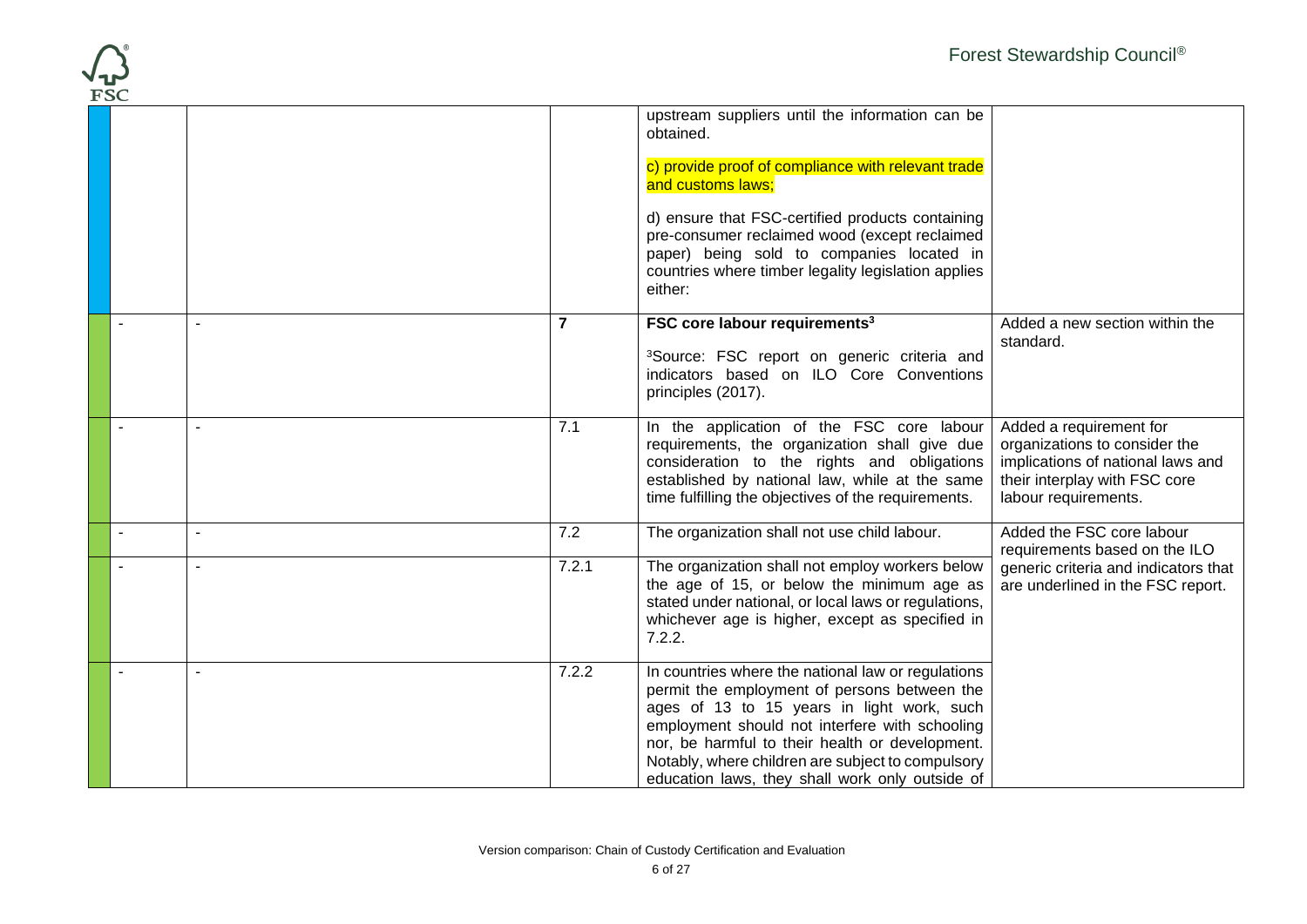

|                |                |       | school hours during normal day-time working                                                                                                                     |
|----------------|----------------|-------|-----------------------------------------------------------------------------------------------------------------------------------------------------------------|
|                |                |       | hours.                                                                                                                                                          |
| $\blacksquare$ |                | 7.2.3 | No person under the age of 18 is employed in<br>hazardous or heavy work except for the purpose<br>of training within approved national laws and<br>regulations. |
|                | $\blacksquare$ | 7.2.4 | The organization shall prohibit the worst forms of<br>child labour.                                                                                             |
|                | $\overline{a}$ | 7.3   | The organization shall eliminate all forms of<br>forced and compulsory labour.                                                                                  |
| $\sim$         | $\overline{a}$ | 7.3.1 | Employment relationships are voluntary and<br>based on mutual consent, without the threat of a<br>penalty.                                                      |
|                | $\blacksquare$ | 7.3.2 | There is no evidence of any practices indicative of<br>forced or compulsory labour, including, but not<br>limited to, the following:                            |
|                |                |       | • physical and sexual violence                                                                                                                                  |
|                |                |       | • bonded labour                                                                                                                                                 |
|                |                |       | • withholding of wages /including payment of<br>employment fees and or payment of deposit to<br>commence employment                                             |
|                |                |       | • restriction of mobility/movement                                                                                                                              |
|                |                |       | • retention of passport and identity documents                                                                                                                  |
|                |                |       | • threats of denunciation to the authorities.                                                                                                                   |
|                |                | 7.4   | The organization shall ensure that there is no<br>discrimination in employment and occupation.                                                                  |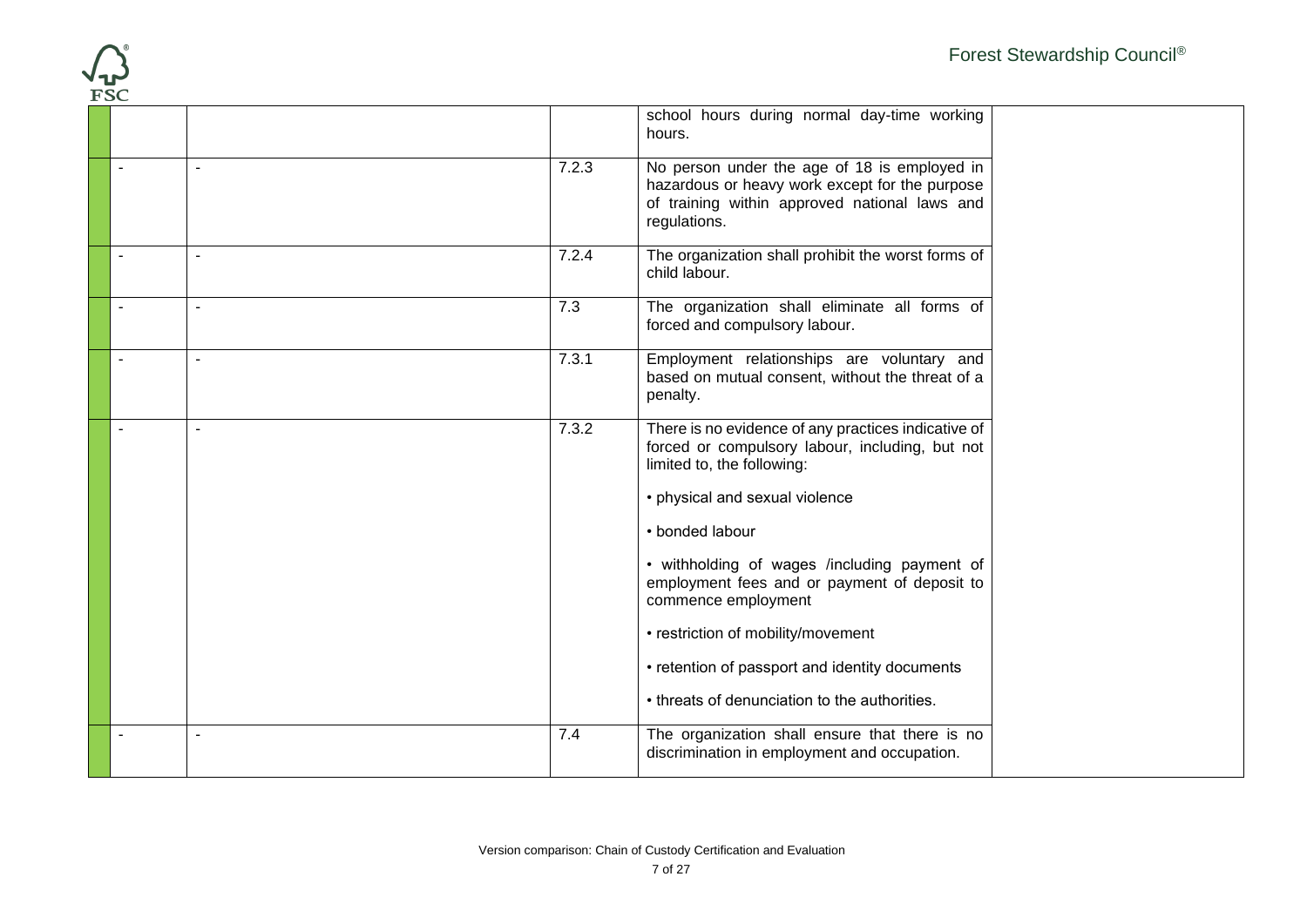| <b>FSC</b>         |                                                                                                                                                                                                                                                                                                                                                          |                    |                                                                                                                                                                                                                                                                                                                                                           | Forest Stewardship Council®                       |
|--------------------|----------------------------------------------------------------------------------------------------------------------------------------------------------------------------------------------------------------------------------------------------------------------------------------------------------------------------------------------------------|--------------------|-----------------------------------------------------------------------------------------------------------------------------------------------------------------------------------------------------------------------------------------------------------------------------------------------------------------------------------------------------------|---------------------------------------------------|
|                    |                                                                                                                                                                                                                                                                                                                                                          | 7.4.1              | Employment and occupation practices are non-<br>discriminatory.                                                                                                                                                                                                                                                                                           |                                                   |
|                    |                                                                                                                                                                                                                                                                                                                                                          | 7.5                | The organization shall respect freedom of<br>association and the effective right to collective<br>bargaining.                                                                                                                                                                                                                                             |                                                   |
| $\blacksquare$     |                                                                                                                                                                                                                                                                                                                                                          | 7.5.1              | Workers are able to establish or join worker<br>organizations of their own choosing.                                                                                                                                                                                                                                                                      |                                                   |
|                    |                                                                                                                                                                                                                                                                                                                                                          | 7.5.2              | The organization respects the full freedom of<br>workers' organizations to draw up their<br>constitutions and rules.                                                                                                                                                                                                                                      |                                                   |
|                    |                                                                                                                                                                                                                                                                                                                                                          | 7.5.3              | The organization respects the rights of workers to<br>engage in lawful activities related to forming,<br>joining or assisting a workers' organization, or to<br>refrain from doing the same, and will not<br>discriminate or punish workers for exercising<br>these rights.                                                                               |                                                   |
|                    |                                                                                                                                                                                                                                                                                                                                                          | 7.5.4              | The organization negotiates with lawfully<br>established workers' organizations and/ or duly<br>selected representatives in good faith and with<br>the best efforts to reach a collective bargaining<br>agreement.                                                                                                                                        |                                                   |
|                    |                                                                                                                                                                                                                                                                                                                                                          | 7.5.5              | Collective<br>bargaining<br>agreements<br>are<br>implemented where they exist.                                                                                                                                                                                                                                                                            |                                                   |
| $\overline{7}$     | Establishment of product groups for the<br>control of FSC claims                                                                                                                                                                                                                                                                                         | 8                  | Establishment of product groups for the<br>control of FSC claims                                                                                                                                                                                                                                                                                          |                                                   |
| 7.2<br><b>NOTE</b> | NOTE: An input material and/or species of wood of<br>a product group may be substituted by another<br>material and/or species provided that they are<br>equivalent. Variations of material or product<br>dimension or shape are accepted within the same<br>product group. Different types of wood pulp are<br>considered as equivalent input materials. | 8.2<br><b>NOTE</b> | An input material and/or species of wood of a<br>product group may be substituted by another<br>material and/or species provided that they are<br>equivalent. Variations of material or product<br>dimension or shape are accepted within the same<br>product group. Different types of wood pulp are<br>considered as equivalent input materials, except | Incorporated interpretation:<br>INT-STD-40-004_36 |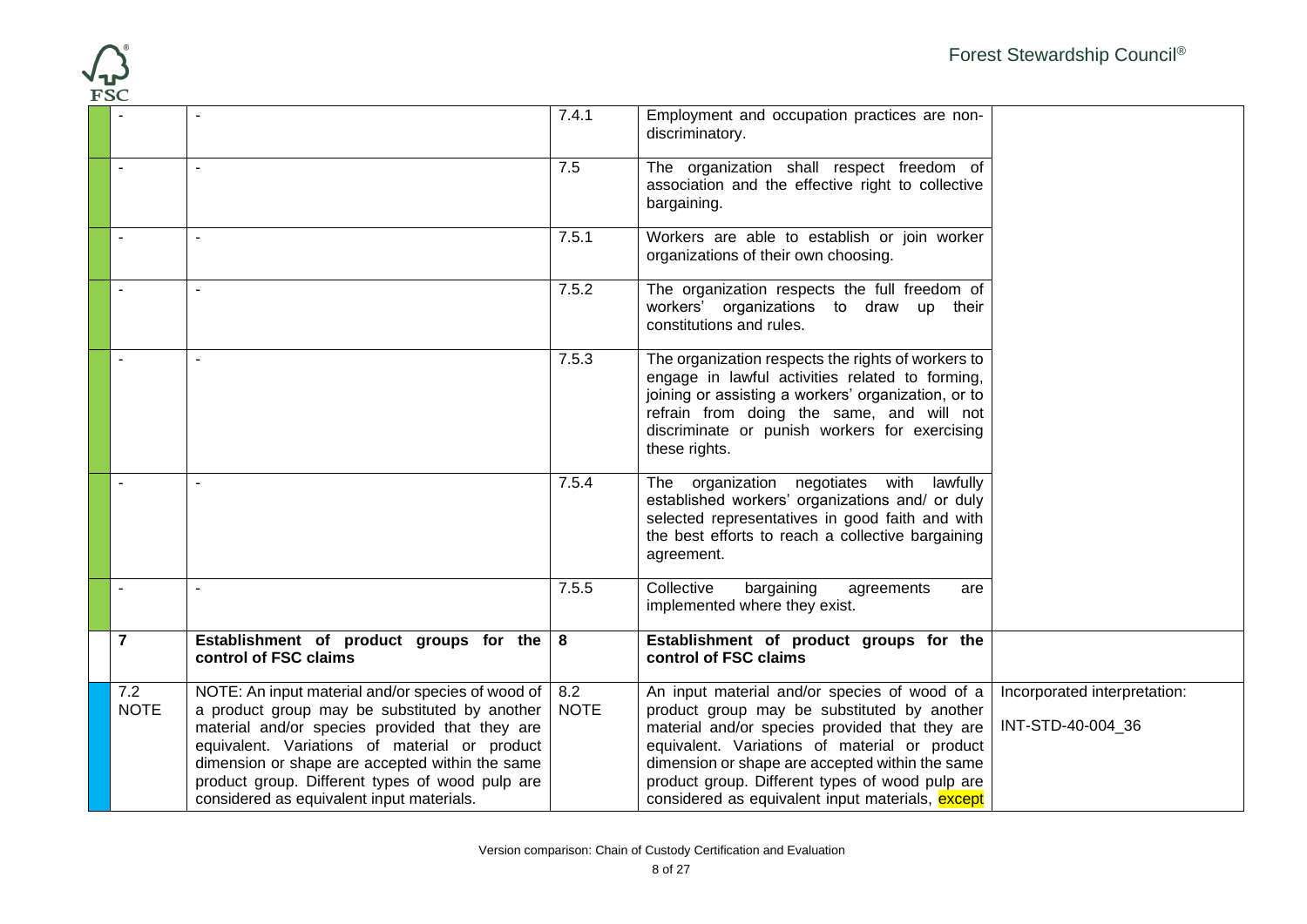

| T.OC               |                                                                                                                                                                                                                                                                                                                                                                                             |                    |                                                                                                                                                                                                                                                                                                                                                                                                                 |                                                                                       |
|--------------------|---------------------------------------------------------------------------------------------------------------------------------------------------------------------------------------------------------------------------------------------------------------------------------------------------------------------------------------------------------------------------------------------|--------------------|-----------------------------------------------------------------------------------------------------------------------------------------------------------------------------------------------------------------------------------------------------------------------------------------------------------------------------------------------------------------------------------------------------------------|---------------------------------------------------------------------------------------|
|                    |                                                                                                                                                                                                                                                                                                                                                                                             |                    | virgin and reclaimed wood fibres that are not<br>equivalent input materials.                                                                                                                                                                                                                                                                                                                                    |                                                                                       |
|                    |                                                                                                                                                                                                                                                                                                                                                                                             | 8.2<br><b>NOTE</b> | NOTE: Virgin and reclaimed wood fibres can be<br>combined in the same credit account in the case<br>of products that are made with both materials<br>(mixed fibres). However, for 100% recycled<br>products, the FSC credit shall only be taken from<br>the reclaimed input materials. The same applies<br>to 100% virgin fibre products, where the credits<br>shall only be taken from virgin input materials. | Incorporated interpretation:<br>INT-STD-40-004 36                                     |
| Box 4              | Substitution of input materials within a product<br>group                                                                                                                                                                                                                                                                                                                                   | Box 4              | Substitution of input materials within a product<br>group (applicable to all FSC control systems)                                                                                                                                                                                                                                                                                                               | Included clarification that Box 4<br>applies to all control systems.                  |
| 8                  | <b>Transfer system</b>                                                                                                                                                                                                                                                                                                                                                                      | 9                  | <b>Transfer system</b>                                                                                                                                                                                                                                                                                                                                                                                          |                                                                                       |
| Table D            | Possible combinations of FSC input claims and<br>resulting output claims when applying the<br>transfer system                                                                                                                                                                                                                                                                               | Table D            | Possible combinations of FSC input claims<br>and resulting output claims when applying the<br>transfer system<br>Incorporated pre-consumer reclaimed wood with<br>no FSC claims allowed.                                                                                                                                                                                                                        | Incorporated interpretation:<br>INT-STD-40-004_15                                     |
| 9                  | Percentage system                                                                                                                                                                                                                                                                                                                                                                           | 10                 | Percentage system                                                                                                                                                                                                                                                                                                                                                                                               |                                                                                       |
| 9.2                | For FSC Mix and FSC Recycled inputs, the<br>organization shall use the percentage claim or<br>credit claim stated on the supplier invoice to<br>determine the quantity of claim-contributing inputs.                                                                                                                                                                                        | 10.2               | For FSC Mix and FSC Recycled inputs, the<br>organization shall use the percentage claim or<br>credit claim stated on the supplier's sales or<br>delivery documentation (or both) to determine the<br>quantity of claim-contributing inputs.                                                                                                                                                                     | References to 'invoices' are<br>replaced by 'sales or delivery<br>documents or both'. |
| 9.4<br><b>NOTE</b> | NOTE: FSC will monitor the environmental, social,<br>and economic benefits and costs of the application<br>of the percentage system at a multiple site level<br>and re-evaluate after two years. Organizations<br>applying the percentage system at a multiple site<br>level are required to participate in this monitoring<br>process by providing the information as requested<br>by FSC. |                    | ÷,                                                                                                                                                                                                                                                                                                                                                                                                              | Removed the note to facilitate the<br>percentage/credit system pilot<br>project.      |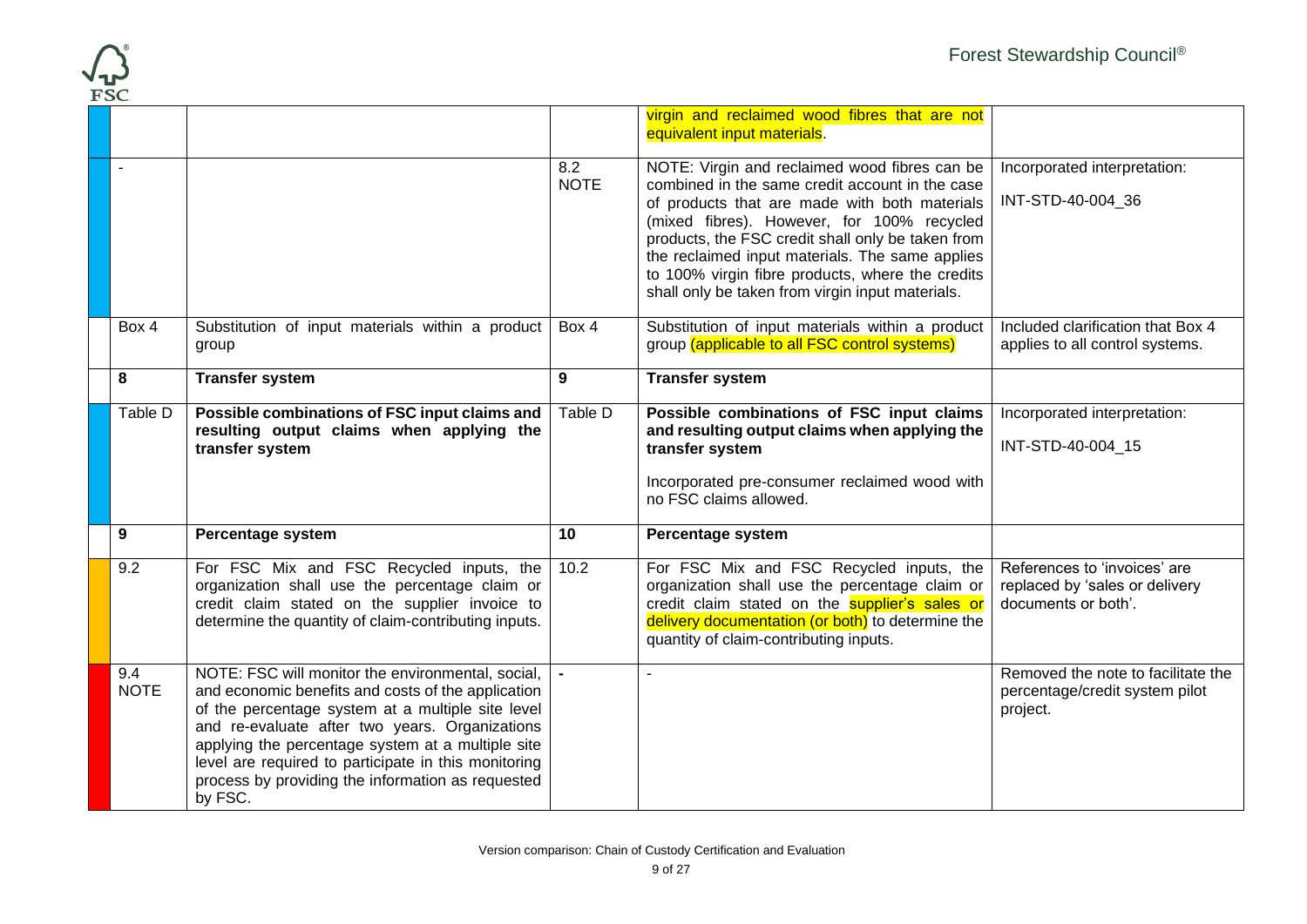

| r oc | 10                  | <b>Credit system</b>                                                                                                                                                                                                                                                                                                                                                                   | 11   | <b>Credit system</b>                                                                                                                                                                                                                                                                                                                                                                                                                                                                                            |                                                                                       |
|------|---------------------|----------------------------------------------------------------------------------------------------------------------------------------------------------------------------------------------------------------------------------------------------------------------------------------------------------------------------------------------------------------------------------------|------|-----------------------------------------------------------------------------------------------------------------------------------------------------------------------------------------------------------------------------------------------------------------------------------------------------------------------------------------------------------------------------------------------------------------------------------------------------------------------------------------------------------------|---------------------------------------------------------------------------------------|
|      | 10.3<br><b>NOTE</b> | NOTE: FSC will monitor the environmental, social,<br>and economic benefits and costs of the application<br>of the credit system at the multiple site level and re-<br>evaluate it after two years. Organizations applying<br>the credit system at a multiple site level are<br>required to participate in this monitoring process by<br>providing the information as requested by FSC. |      |                                                                                                                                                                                                                                                                                                                                                                                                                                                                                                                 | Removed the note to facilitate the<br>percentage/credit system pilot<br>project.      |
|      | 10.4                | For FSC Mix and/or FSC Recycled inputs, the<br>organization shall use the percentage claim or<br>credit claim stated on the supplier invoice to<br>determine the quantity of claim-contributing inputs.                                                                                                                                                                                | 11.4 | For FSC Mix and/or FSC Recycled inputs, the<br>organization shall use the percentage claim or<br>credit claim stated on the supplier's sales or<br>delivery documentation (or both) to determine the<br>quantity of claim-contributing.                                                                                                                                                                                                                                                                         | References to 'invoices' are<br>replaced by 'sales or delivery<br>documents or both'. |
|      | 10.5                | When the credit system is applied to assembled<br>wood products, and where inputs of different $ a\rangle$<br>quality are combined, high-quality components that $  b$ )<br>are sourced as controlled material or $FSC   c$ )<br>Controlled Wood shall not represent more than<br>30% of the product group's composition (by volume<br>or weight).                                     | 11.5 | When the credit system is applied to assembled<br>wood products, and where inputs of different<br>quality are combined, high-quality components<br>that are sourced as controlled material or FSC<br>Controlled Wood shall not represent more than<br>30% of the product group's composition (by<br>volume or weight). In the context of this Clause,<br>the following criteria define quality:<br>a) all products that are made of chip and particles<br>of wood are considered as having the same<br>quality; | Incorporated interpretation:<br>INT-STD-40-004 31                                     |
|      |                     |                                                                                                                                                                                                                                                                                                                                                                                        |      | b) solid wood components are considered as<br>having a higher quality than components of chip<br>and particles of wood;<br>c) solid hardwood is considered as having higher<br>quality than softwood.                                                                                                                                                                                                                                                                                                           |                                                                                       |
|      | 12                  | Outsourcing                                                                                                                                                                                                                                                                                                                                                                            | 13   | <b>Outsourcing</b>                                                                                                                                                                                                                                                                                                                                                                                                                                                                                              |                                                                                       |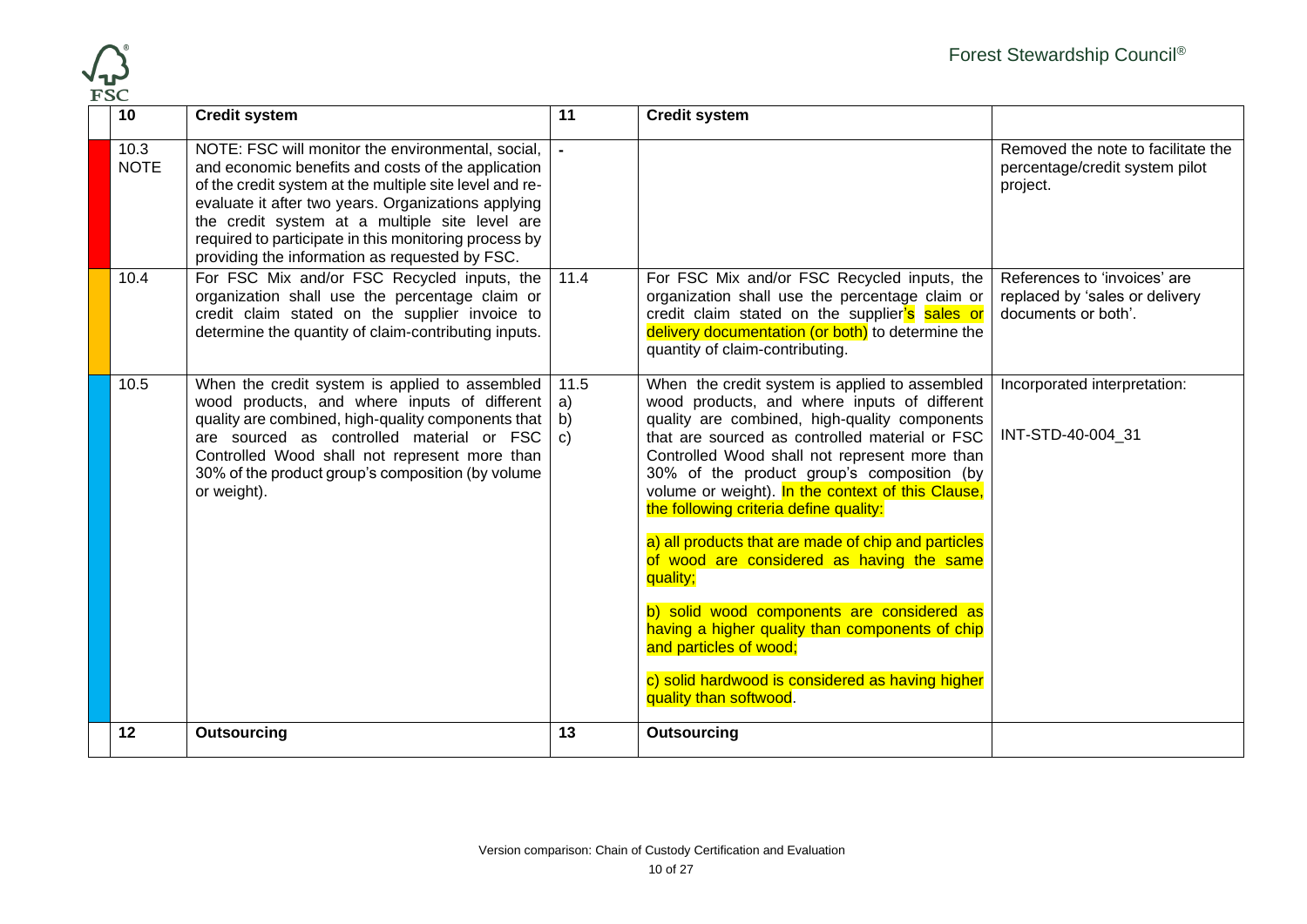

| 12.5 | The organization shall provide documented<br>procedures to its contractor(s) that ensure the<br>following:                                                                                                                                                                                                                                                                                                                                                                                                              | 13.5  | The organization shall provide documented<br>procedures to its non-FSC certified contractor(s)<br>that ensure the following:                                                                                                                                                                                                                                                                                                                                                                                                                                                                                                                                                          | Incorporated interpretation:<br>INT-STD-40-004_33                                     |
|------|-------------------------------------------------------------------------------------------------------------------------------------------------------------------------------------------------------------------------------------------------------------------------------------------------------------------------------------------------------------------------------------------------------------------------------------------------------------------------------------------------------------------------|-------|---------------------------------------------------------------------------------------------------------------------------------------------------------------------------------------------------------------------------------------------------------------------------------------------------------------------------------------------------------------------------------------------------------------------------------------------------------------------------------------------------------------------------------------------------------------------------------------------------------------------------------------------------------------------------------------|---------------------------------------------------------------------------------------|
| 12.7 | The organization shall identify the invoices of<br>materials sent for outsourcing following the<br>requirements specified in Clause 5.1. Contractors<br>are not required to identify the invoices of materials<br>after outsourcing.                                                                                                                                                                                                                                                                                    | 13.7  | The organization shall identify the sales or<br>delivery documents (or both) of materials sent for<br>outsourcing following the requirements specified<br>in Clause 5.1. Contractors are not required to<br>identify the invoices of materials after<br>outsourcing.                                                                                                                                                                                                                                                                                                                                                                                                                  | References to 'invoices' are<br>replaced by 'sales or delivery<br>documents or both'. |
|      |                                                                                                                                                                                                                                                                                                                                                                                                                                                                                                                         | 13.9  | The FSC-certified contractor shall ensure that<br>they have a copy of the invoice(s) from the<br>delivering supplier(s) and, if not identical, from the<br>billing supplier(s) that include(s) information<br>sufficient to link the invoice(s) and related<br>transport documentation to each other.<br>NOTE: Information on prices can be blacked out.                                                                                                                                                                                                                                                                                                                              | Incorporated Advice Note:<br>ADVICE-40-004-01 FSC certified<br>CoC contractors        |
| 12.9 | When the organization provides FSC-certified<br>non-FSC-certified<br>outsourcing<br>services to<br>contracting organizations, it is acceptable that the<br>contracting organization buys the raw material for<br>the outsourced processes. To ensure that the CoC<br>is not broken, the material shall be transported<br>directly from an FSC-certified supplier to the<br>organization (i.e. the non-certified contracting<br>organization shall not take physical possession of<br>the materials before outsourcing). | 13.10 | When the organization provides FSC-certified<br>outsourcing services to non-FSC-certified<br>contracting organizations, it is acceptable that the<br>contracting organization buys the raw material for<br>the outsourced processes. To ensure that the<br>CoC is not broken, the material shall be<br>transported directly from an FSC-certified supplier<br>to the organization (i.e. the non-certified<br>contracting organization shall not take physical<br>possession of the materials before outsourcing).<br>The output product shall be finished, FSC<br>labelled, and branded with the name, label, or<br>other identifying information of the contracting<br>organization. | Incorporated Advice Note:<br>ADVICE-40-004-01 FSC certified<br>CoC contractors        |
| 15   | <b>Eligibility for group CoC certification</b>                                                                                                                                                                                                                                                                                                                                                                                                                                                                          | 16    | <b>Eligibility for group CoC certification</b>                                                                                                                                                                                                                                                                                                                                                                                                                                                                                                                                                                                                                                        |                                                                                       |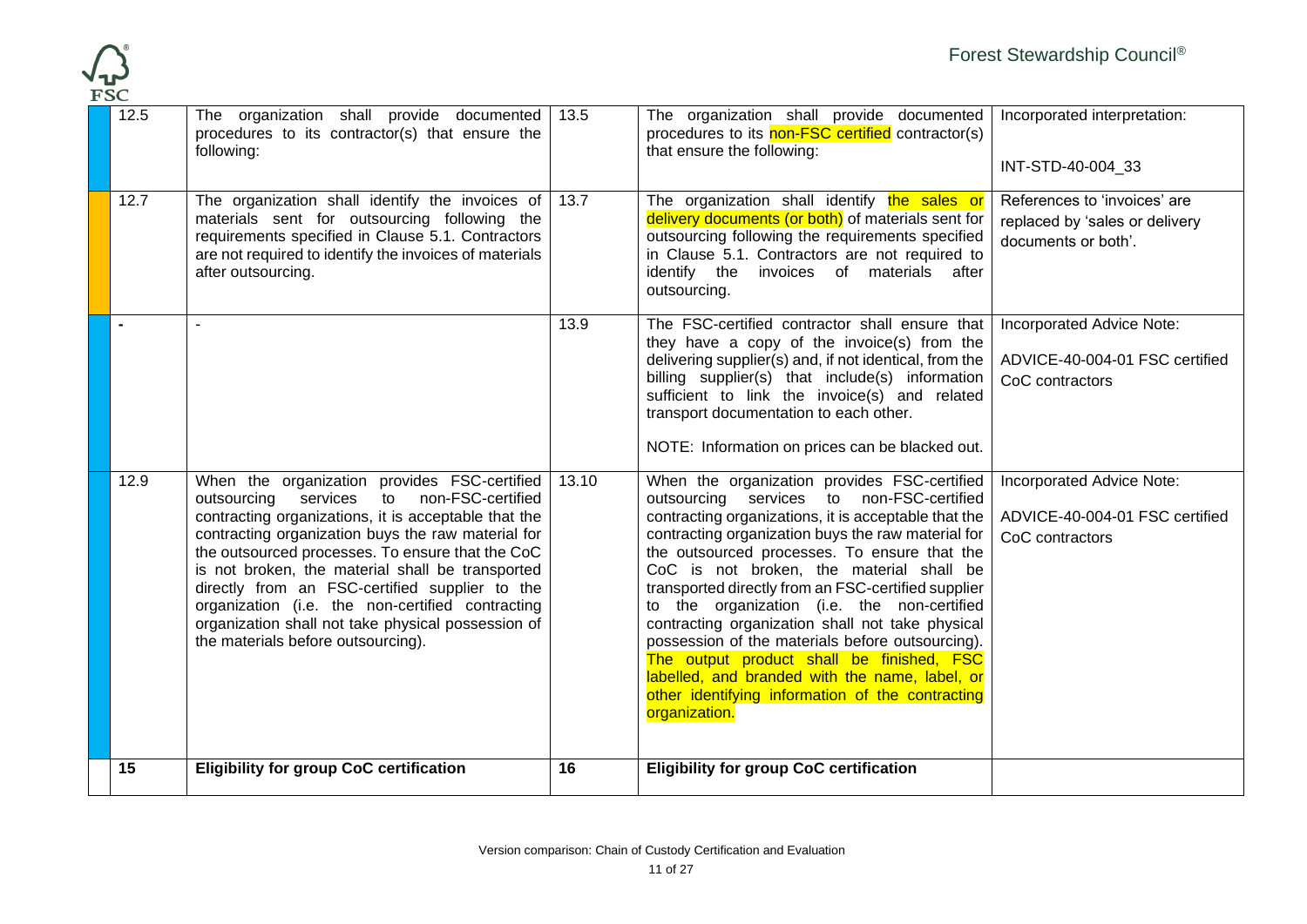

| organizations is calculated based on the sales of<br>INT-STD-40-003 03<br>forest-based products rather than based on<br>revenues of all goods and services.                                                                                                                                                                                                                                                                                                                                                                                                                                                                                                                                                                                                                                                                                                                                                                                                                                                                                                                                                                                                                                        |                                                                 |
|----------------------------------------------------------------------------------------------------------------------------------------------------------------------------------------------------------------------------------------------------------------------------------------------------------------------------------------------------------------------------------------------------------------------------------------------------------------------------------------------------------------------------------------------------------------------------------------------------------------------------------------------------------------------------------------------------------------------------------------------------------------------------------------------------------------------------------------------------------------------------------------------------------------------------------------------------------------------------------------------------------------------------------------------------------------------------------------------------------------------------------------------------------------------------------------------------|-----------------------------------------------------------------|
| <b>Examples of product groups (informative)</b><br><b>Examples of product groups</b><br><b>Annex A</b><br><b>Annex</b><br>A<br>Annex is informative.                                                                                                                                                                                                                                                                                                                                                                                                                                                                                                                                                                                                                                                                                                                                                                                                                                                                                                                                                                                                                                               | Included an indicator that the                                  |
| <b>Product</b><br><b>Rationale</b><br>group<br>Rationale<br><b>Product</b><br>group<br>examples<br>examples<br>Tables made of a<br>Walnut,<br>sapele,<br>Tables made of a<br>Walnut,<br>sapele,<br>and maple veneer<br>combination of<br>and maple veneer<br>combination of<br><b>MDF</b> and veneer<br>cannot<br>be<br><b>MDF</b> and veneer<br>are not equivalent<br>exchanged<br>species according<br>without<br>altering<br>the requirement in<br>the output product<br>Box 4 (i.e. value<br>quality (i.e. value<br>and appearance of<br>and appearance).<br>the output product<br>are affected by the<br>Tables made of a<br>Printing, painting,<br>substitution of<br>combination of<br>and other finishing<br>species).<br><b>MDF</b><br>processes are not<br>and<br>considered quality<br>melamine paper<br>Tables made of a<br>Printing, painting,<br>indicators.<br>combination of<br>and other finishing<br><b>MDF</b><br>processes are not<br>and<br>considered quality<br>melamine paper<br>indicators and do<br>not affect the<br>inherent material<br>properties<br><b>as</b><br>specified in Box 4.<br><b>Materials</b><br>that<br>have<br>their<br>appearance<br>altered by these | Alignment with the concept of<br>equivalency detailed in Box 4. |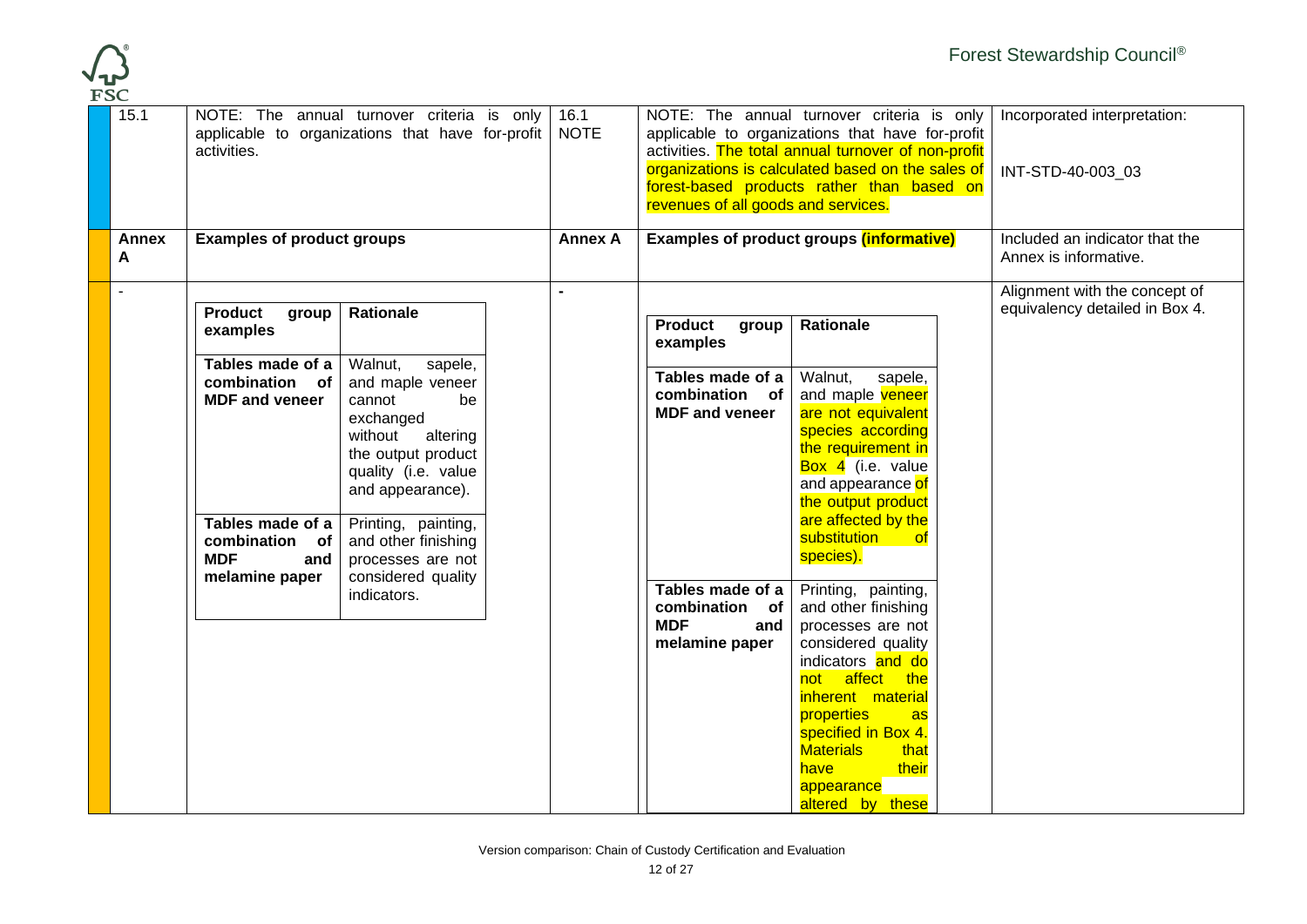

| t oc              |                                                           |                |                                                                                                                                                                                                                                                              |                                                                                                                                                                                                                                                             |
|-------------------|-----------------------------------------------------------|----------------|--------------------------------------------------------------------------------------------------------------------------------------------------------------------------------------------------------------------------------------------------------------|-------------------------------------------------------------------------------------------------------------------------------------------------------------------------------------------------------------------------------------------------------------|
|                   |                                                           |                | activities can still<br>be considered as<br>equivalent.                                                                                                                                                                                                      |                                                                                                                                                                                                                                                             |
| <b>Annex</b><br>В | Examples of the application of the FSC control<br>systems | <b>Annex B</b> | Examples of the application of the FSC control<br>systems (informative)                                                                                                                                                                                      | Included an indicator that the<br>Annex is informative.                                                                                                                                                                                                     |
|                   |                                                           | <b>Annex C</b> | <b>Examples of Which components of a product</b><br>need to be certified (normative)                                                                                                                                                                         | Incorporated advice note and<br>interpretation:                                                                                                                                                                                                             |
|                   |                                                           |                | Included a new section/annex with examples of<br>which components of a product needs to be<br>certified.                                                                                                                                                     | ADVICE-40-004-06 Which<br>components of a product need to<br>be certified?                                                                                                                                                                                  |
|                   |                                                           |                |                                                                                                                                                                                                                                                              | INT-DIR-40-004 03                                                                                                                                                                                                                                           |
|                   |                                                           |                |                                                                                                                                                                                                                                                              | INT-DIR-40-004_02                                                                                                                                                                                                                                           |
|                   |                                                           | <b>Annex D</b> | <b>FSC</b><br>labour<br>core<br>requirements<br>self-<br>assessment (normative)<br>Added the FSC core labour requirements self-<br>assessment template                                                                                                       | The self-assessment template is<br>for organizations to describe how<br>they apply the FSC core labour<br>requirements to their operations.<br>They are required to gather<br>evidence to demonstrate<br>compliance and list them within<br>the assessment. |
| <b>Annex</b><br>C | <b>Terms and definitions</b>                              | <b>Annex E</b> | <b>Terms and definitions</b>                                                                                                                                                                                                                                 |                                                                                                                                                                                                                                                             |
|                   | $\blacksquare$                                            |                | Affected stakeholder: Any person, group of<br>persons or entity that is or is likely to be subject to<br>the effects of the activities of the organization.<br>Examples include but are not restricted to<br>workers, persons, groups of persons or entities | Added a new definition<br>concerning the FSC core labour<br>requirements.                                                                                                                                                                                   |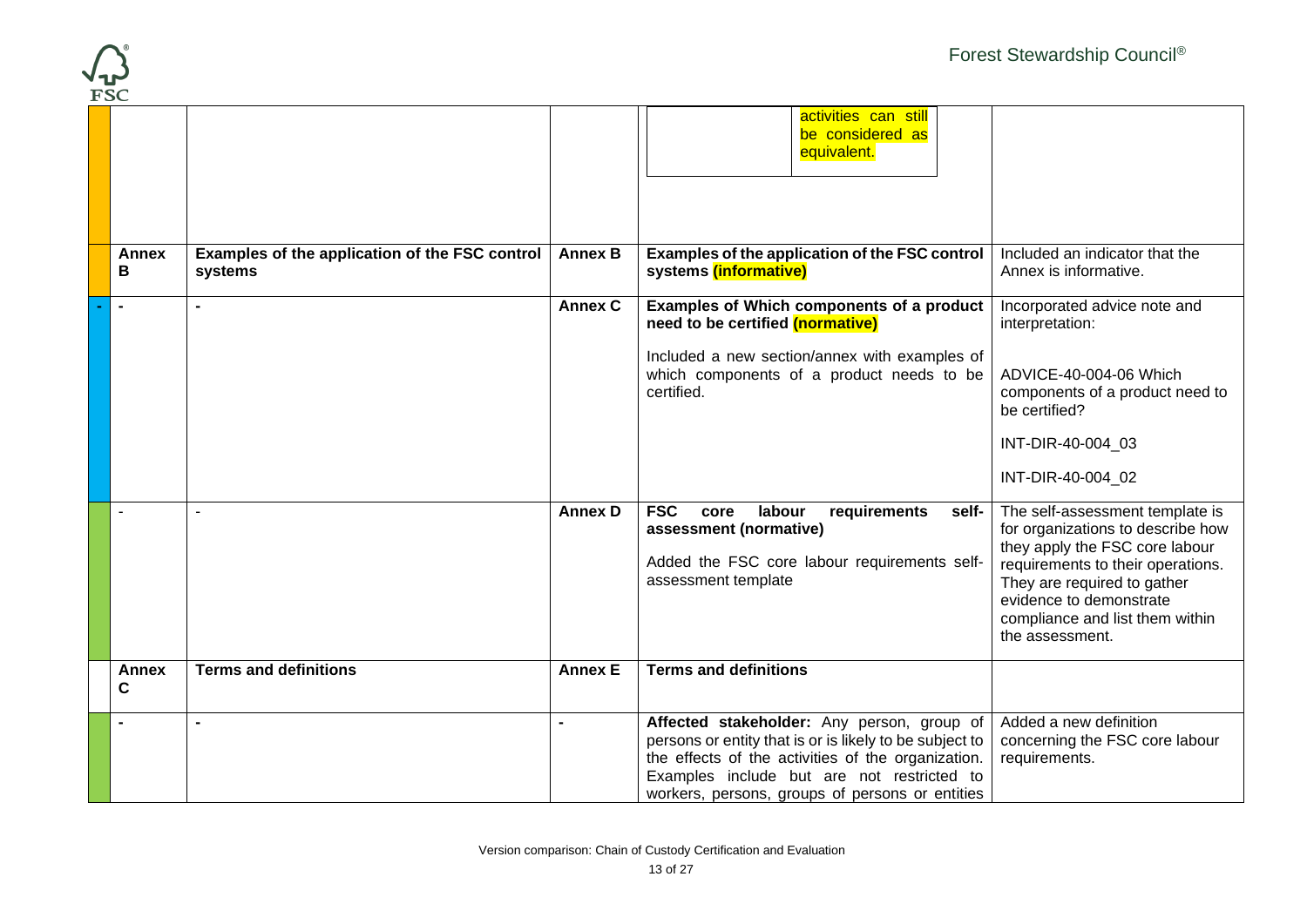| <b>FSC</b>     |                |                                                                                                                                                                                                                                                                                                                                                                                                                                                                                                                                                                                                                                                                                                                                                                                     | Forest Stewardship Council® |
|----------------|----------------|-------------------------------------------------------------------------------------------------------------------------------------------------------------------------------------------------------------------------------------------------------------------------------------------------------------------------------------------------------------------------------------------------------------------------------------------------------------------------------------------------------------------------------------------------------------------------------------------------------------------------------------------------------------------------------------------------------------------------------------------------------------------------------------|-----------------------------|
|                |                | located or working in the operations and sites of<br>the organization.                                                                                                                                                                                                                                                                                                                                                                                                                                                                                                                                                                                                                                                                                                              |                             |
| $\blacksquare$ |                | $\blacksquare$<br>Child: any person under the age of 18 (ILO<br>Convention 182, Article 2).                                                                                                                                                                                                                                                                                                                                                                                                                                                                                                                                                                                                                                                                                         |                             |
| $\blacksquare$ | $\blacksquare$ | Collective bargaining: a voluntary negotiation<br>$\blacksquare$<br>process between employers or employers'<br>organization and workers' organization, with a<br>view to the regulation of terms and conditions of<br>employment by means of collective agreements<br>(ILO Convention 98, Article 4).                                                                                                                                                                                                                                                                                                                                                                                                                                                                               |                             |
| $\overline{a}$ | $\overline{a}$ | Discrimination: includes- a) any distinction,<br>$\overline{a}$<br>exclusion or preference made on the basis of<br>race, colour, sex, religion, political opinion,<br>national extraction, social origin,<br>sexual<br>orientation, which has the effect of nullifying or<br>impairing equality of opportunity or treatment in<br>employment or occupation; b) such other<br>distinction, exclusion or preference which has the<br>effect of nullifying or impairing equality of<br>opportunity or treatment in employment or<br>occupation as may be determined by the Member<br>concerned after consultation with representative<br>employers' and workers' organizations where<br>such exist, and with other appropriate bodies<br>(adapted from ILO Convention 111, Article 1). |                             |
|                |                | <b>Employment and Occupation: includes access</b><br>to vocational training, access to employment and<br>to particular occupations, and terms and<br>conditions of employment (ILO Convention 111,<br>Article 1.3).                                                                                                                                                                                                                                                                                                                                                                                                                                                                                                                                                                 |                             |
|                |                | FSC core labour requirements: International<br>Labour Organization (ILO) generic criteria and<br>indicators that are underlined in the FSC report<br>covering fundamental principles and rights at                                                                                                                                                                                                                                                                                                                                                                                                                                                                                                                                                                                  |                             |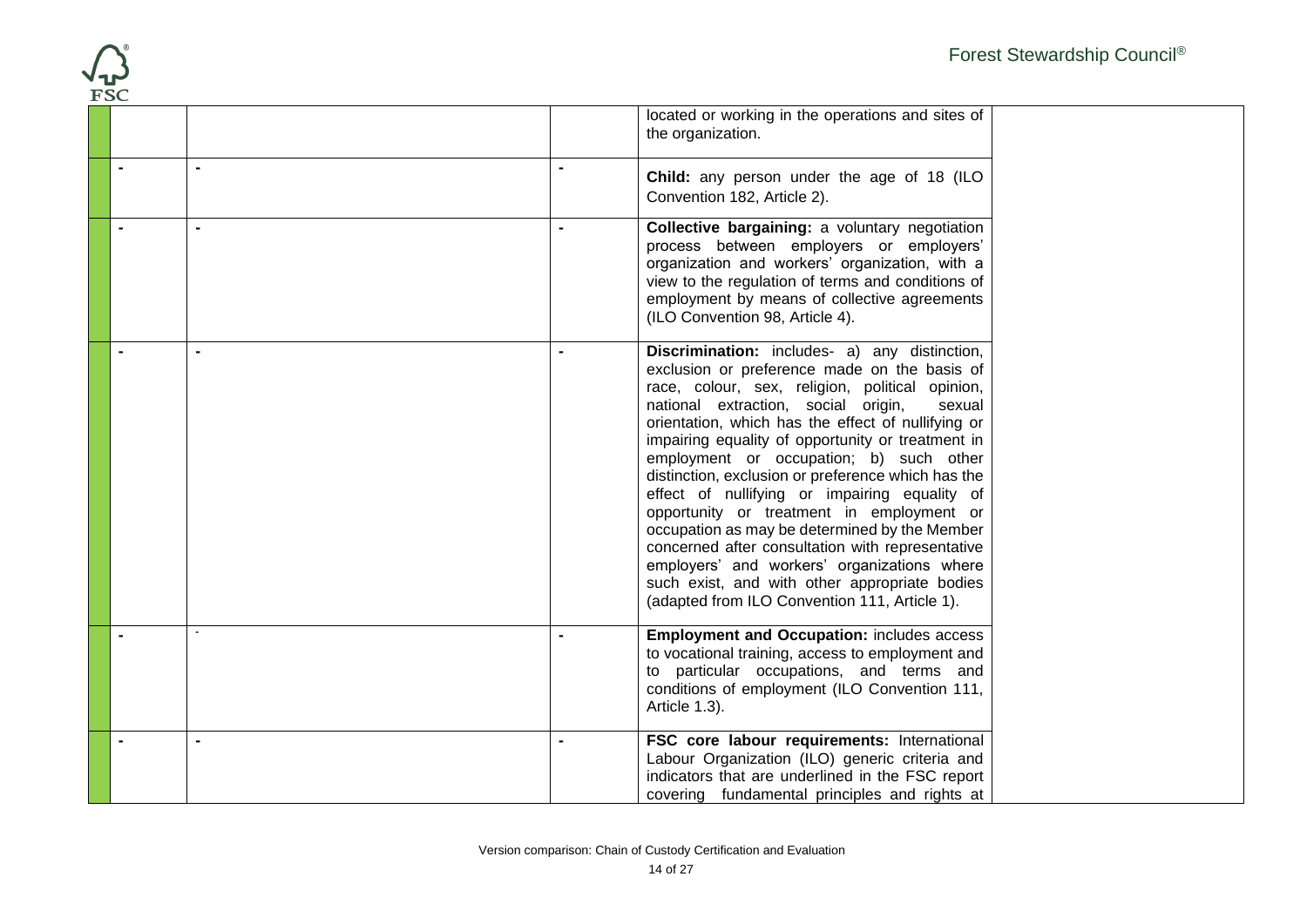| R) |  |
|----|--|
|    |  |

|  | work: freedom of association and the effective<br>recognition of the right to collective bargaining;<br>the elimination of all forms of forced or<br>compulsory labour; the effective abolition of child<br>labour; and the elimination of discrimination in<br>respect of employment and occupation.<br><sup>9</sup> FSC report on generic criteria and indicators<br>based on ILO Core Conventions principles, 2017.                                                                                          |                                                                                                                     |
|--|-----------------------------------------------------------------------------------------------------------------------------------------------------------------------------------------------------------------------------------------------------------------------------------------------------------------------------------------------------------------------------------------------------------------------------------------------------------------------------------------------------------------|---------------------------------------------------------------------------------------------------------------------|
|  | Forced or compulsory labour: Work or service<br>exacted from any person under the menace of<br>any penalty and for which the said person has not<br>offered himself/ herself voluntarily (ILO<br>Convention 29, Article 2.1).                                                                                                                                                                                                                                                                                   |                                                                                                                     |
|  | Fibre Testing: a suite of wood identification<br>technologies used to identify the family, genus,<br>species and origin of solid wood and fibre based<br>products.                                                                                                                                                                                                                                                                                                                                              | Added new definition related to<br>the incorporation of advice note:<br>ADVICE-40-004-14 Supply Chain<br>Integrity. |
|  | Good Faith in negotiation: The Organization<br>(employer) and workers' organizations make<br>every effort to reach an agreement, conduct<br>genuine and constructive negotiations, avoid<br>unjustified delays in negotiations, respect<br>agreements concluded and give sufficient time to<br>discuss and settle collective disputes (Gerning B,<br>Odero A, Guido H (2000), Collective Bargaining:<br>ILO Standards and the Principles of the<br>Supervisory Bodies. International Labour Office,<br>Geneva). | Added a new definition<br>concerning the FSC core labour<br>requirements.                                           |
|  | Interested stakeholder: Any person, group of<br>persons, or entity that has shown an interest, or is<br>known to have an interest, in the activities of the<br>organization.                                                                                                                                                                                                                                                                                                                                    |                                                                                                                     |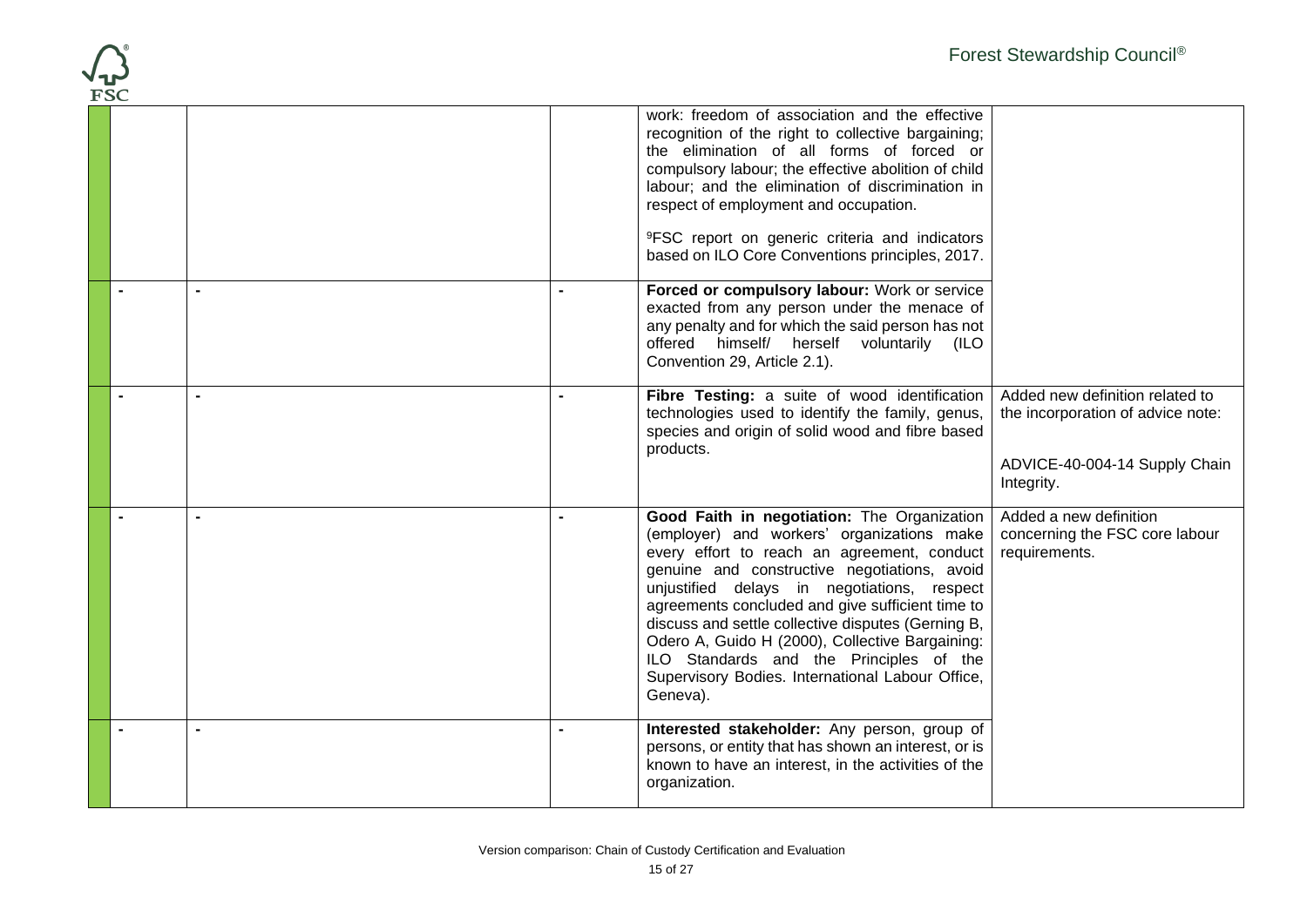| <b>FSC</b>     |     |                                                                                                                                                                                                                                                                                                                                                                                                                                                                                                                                                                                                                                                                                                     | Forest Stewardship Council®                                                                                               |
|----------------|-----|-----------------------------------------------------------------------------------------------------------------------------------------------------------------------------------------------------------------------------------------------------------------------------------------------------------------------------------------------------------------------------------------------------------------------------------------------------------------------------------------------------------------------------------------------------------------------------------------------------------------------------------------------------------------------------------------------------|---------------------------------------------------------------------------------------------------------------------------|
|                | 7). | Light work: national laws or regulations may<br>permit the employment or work of persons 13 to<br>15 years of age on light work which is- a) not likely<br>to be harmful to their health or development; and<br>b) not such as to prejudice their attendance at<br>school, their participation in vocational orientation<br>or training programs approved by the competent<br>authority or their capacity to benefit from the<br>instruction received (ILO Convention 138, Article                                                                                                                                                                                                                  |                                                                                                                           |
|                |     | National laws: The whole suite of primary and<br>secondary laws (acts, ordinances, statutes,<br>decrees), which is applicable to a national<br>territory, as well as secondary regulations, and<br>tertiary administrative procedures (rules<br>requirements) that derive their authority directly<br>and explicitly from these primary and secondary<br>laws.                                                                                                                                                                                                                                                                                                                                      |                                                                                                                           |
| $\blacksquare$ |     | Outsourcing agreement: A written agreement<br>between a contracting organization and a<br>contractor about the service of producing or<br>processing an FSC-certified product or material,<br>where the contracting organization retains control<br>of and responsibility for the purchasing of input<br>material from the (billing) supplier and for the sale<br>of the output product to the customer. Input<br>material may be shipped from the contracting<br>organization or from the (delivering) supplier to<br>the contractor and the output product may be<br>returned or shipped from the contractor to the<br>contracting organization or to the contracting<br>organization's customer. | Added new definition related to<br>the incorporation of advice note:<br>ADVICE-40-004-01 FSC certified<br>CoC contractors |
|                |     | <b>Product grades:</b> categories assigned to products<br>having the same or similar functional use and/or<br>nomenclature (e.g. lumber) but different technical<br>or visual characteristics (e.g. lumber with several                                                                                                                                                                                                                                                                                                                                                                                                                                                                             | New definition previously<br>requested by stakeholders.                                                                   |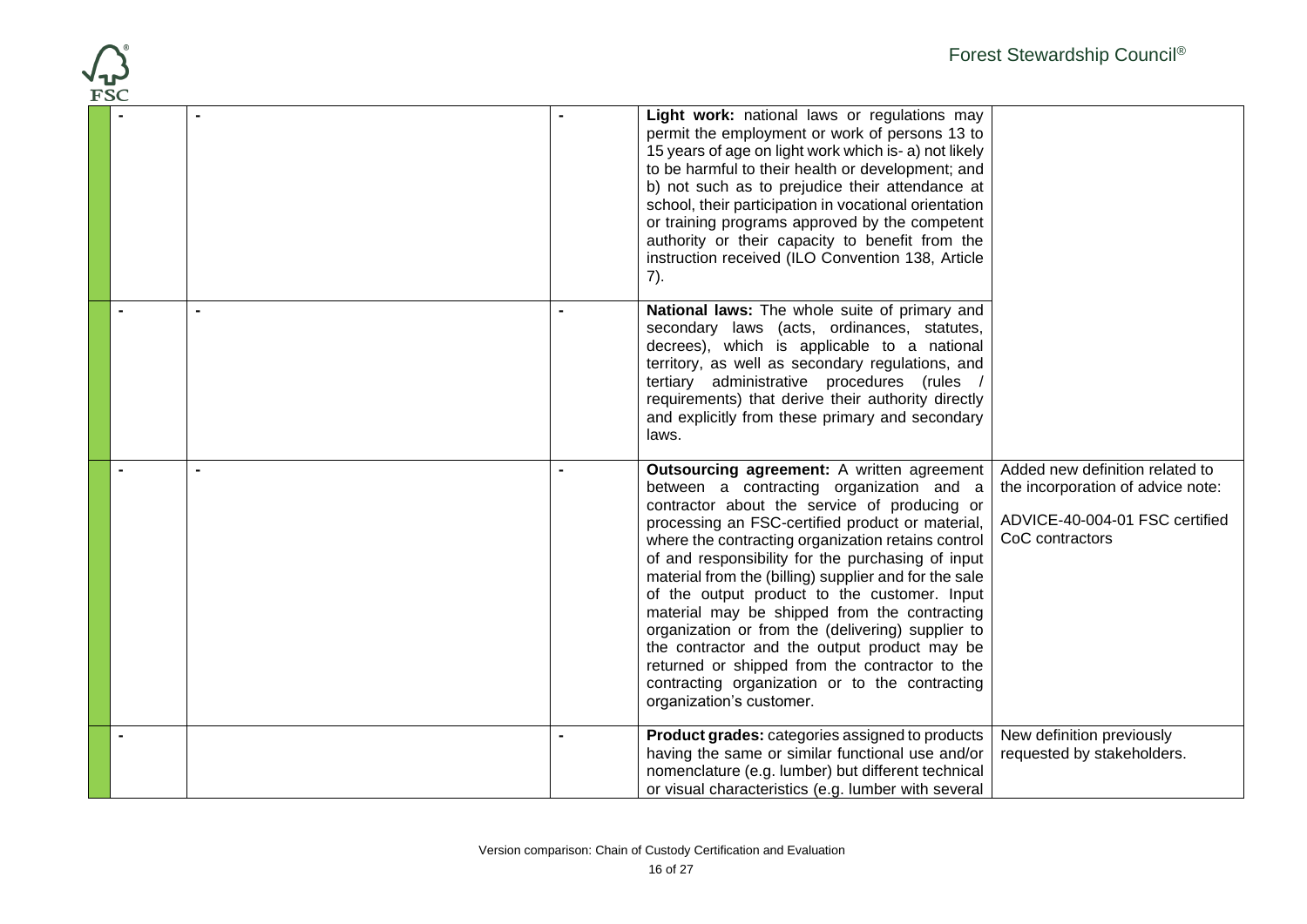|            | Forest Stewardship Council®                                                                                                                                                                                                                                                                                                                                                                                                                                                                                                                                                                                                                                                                                                                                                                                                              |
|------------|------------------------------------------------------------------------------------------------------------------------------------------------------------------------------------------------------------------------------------------------------------------------------------------------------------------------------------------------------------------------------------------------------------------------------------------------------------------------------------------------------------------------------------------------------------------------------------------------------------------------------------------------------------------------------------------------------------------------------------------------------------------------------------------------------------------------------------------|
| <b>FSC</b> | knots is typically graded in a different category<br>than lumber without knots).                                                                                                                                                                                                                                                                                                                                                                                                                                                                                                                                                                                                                                                                                                                                                         |
|            | Stakeholder: See definitions for 'affected<br>Added a new definition<br>stakeholder' and 'interested stakeholder'.<br>concerning the FSC core labour<br>requirements.                                                                                                                                                                                                                                                                                                                                                                                                                                                                                                                                                                                                                                                                    |
|            | Alignment of this definition with<br>Site: A single functional unit of an organization<br>situated at one physical location, which is<br>the definition of 'site' in FSC-STD-<br>40-003.<br>geographically distinct from other units of the<br>same organization. Organization's sub-sites may<br>however be regarded as parts of a site if they are<br>an extension of it with no purchasing, processing,<br>or sales functions of their own (e.g. a remote<br>stockholding). A site can never include more than<br>one legal entity. Contractors that are used within<br>the terms of outsourcing agreements (e.g.<br>outsourced warehouse) are not considered sites.<br>Typical examples for sites are processing or<br>trading facilities such as manufacturing sites,<br>sales offices, or warehouses owned by the<br>organization. |
|            | Workers <sup>10</sup> : All employed persons including public<br>Added a new definition<br>employees as well as 'self-employed' persons.<br>concerning the FSC core labour<br>This includes part-time and seasonal employees,<br>requirements.<br>of all ranks and categories, including laborers,<br>administrators,<br>supervisors,<br>executives,<br>contractor employees as well as self-employed<br>contractors and sub-contractors (Source: ILO<br>Convention 155 Occupational Safety and Health<br>Convention, 1981).<br><sup>10</sup> Definition of functions of employees such as                                                                                                                                                                                                                                               |
|            | supervisors varies from country to country. In<br>situations where they have authority, in the<br>interest of the employer or management to hire,<br>transfer, suspend, lay off, recall, promote,<br>discharge, assign, reward or discipline other                                                                                                                                                                                                                                                                                                                                                                                                                                                                                                                                                                                       |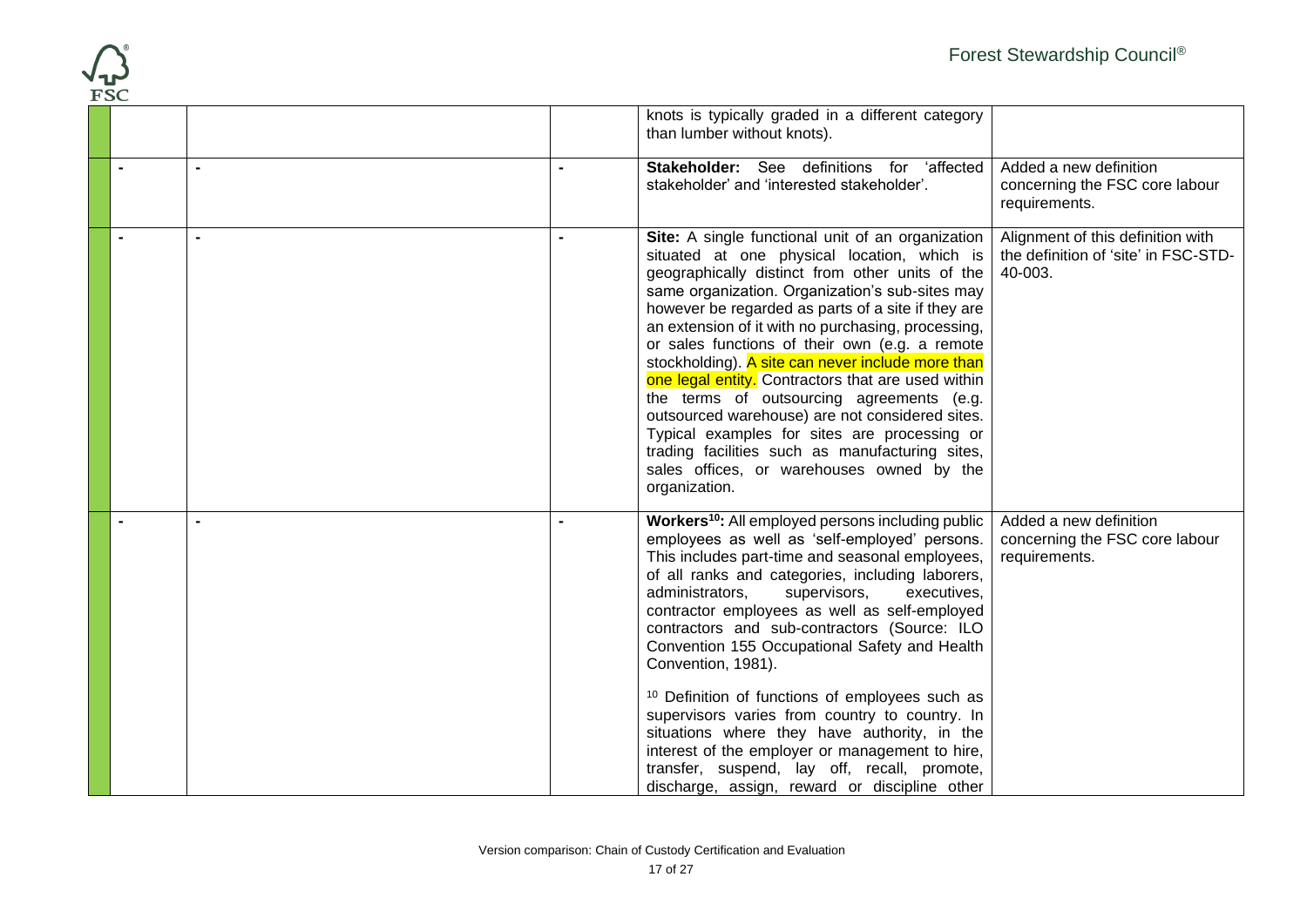| <b>FSC</b> | Forest Stewardship Council <sup>®</sup>                                                                                                                                                                                                                                                                                                                                                                                                                                                                                                                                                                                                                                                                                                                                                                         |
|------------|-----------------------------------------------------------------------------------------------------------------------------------------------------------------------------------------------------------------------------------------------------------------------------------------------------------------------------------------------------------------------------------------------------------------------------------------------------------------------------------------------------------------------------------------------------------------------------------------------------------------------------------------------------------------------------------------------------------------------------------------------------------------------------------------------------------------|
|            | employees or have responsibility to direct them,<br>they may be non-eligible to join unions.                                                                                                                                                                                                                                                                                                                                                                                                                                                                                                                                                                                                                                                                                                                    |
|            | Workers' organization: Any organization of<br>workers* for furthering and defending the interest<br>of workers (adapted from ILO Convention 87,<br>Article 10). It is important to note that rules and<br>guidance on composition of workers' organization<br>vary from country to country, especially in relation<br>to those who are considered as rank and file<br>members, as well those who are deemed to have<br>power to "hire and fire". Workers' organization<br>tend to separate association between those who<br>can "hire and fire" and those who cannot.                                                                                                                                                                                                                                           |
|            | Worst forms of child labour: Comprises a) all<br>forms of slavery or practices similar to slavery,<br>such as the sale and trafficking of children, debt<br>bondage and serfdom and forced labour,<br>including forced or compulsory recruitment of<br>children for use in armed conflict; b) the use,<br>procuring or offering of a child for prostitution, for<br>the production of pornography or for pornographic<br>performance; c) the use, procuring or offering of a<br>child for illicit activities, in particular for production<br>and trafficking of drugs as defined in the relevant<br>international treaties; d) work which, by its nature<br>or the circumstances in which it is carried out, is<br>likely to harm the health, safety or morals of<br>children (ILO Convention 182, Article 3). |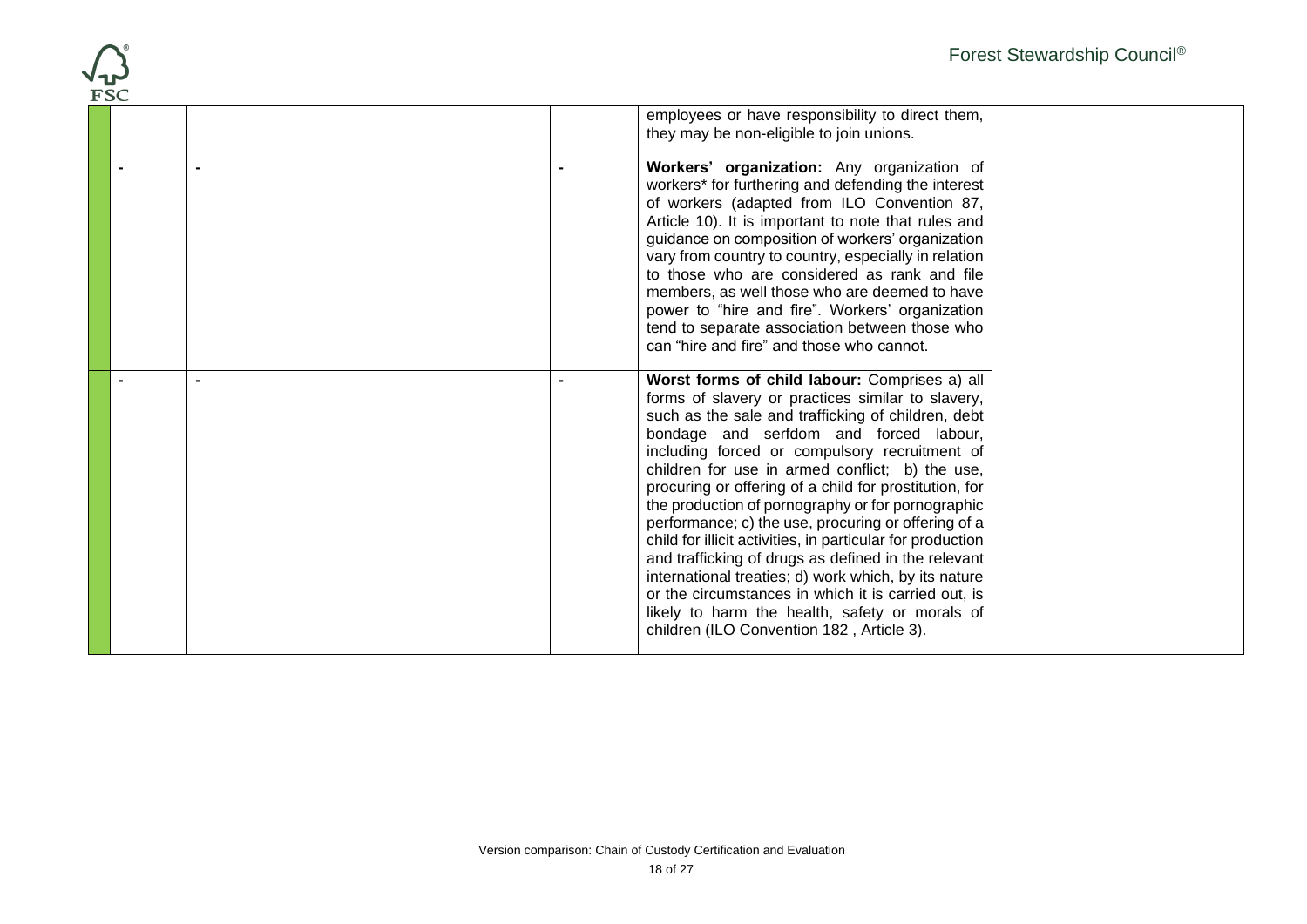

## **Chain of Custody Evaluations standard FSC-STD-20-011**

| <b>Clause</b> | <b>Current standard (V4-1)</b> | <b>Clause</b> | New standard (V4-2)                                                                                                                                                                                                                                                                                                                                                                                                                                                                                                                                         | Rationale                                                                                                                                           |
|---------------|--------------------------------|---------------|-------------------------------------------------------------------------------------------------------------------------------------------------------------------------------------------------------------------------------------------------------------------------------------------------------------------------------------------------------------------------------------------------------------------------------------------------------------------------------------------------------------------------------------------------------------|-----------------------------------------------------------------------------------------------------------------------------------------------------|
| Е             | <b>Terms and definitions</b>   | Е             | <b>Terms and definitions</b>                                                                                                                                                                                                                                                                                                                                                                                                                                                                                                                                |                                                                                                                                                     |
|               |                                |               | Affected stakeholder: Any person, group of<br>persons or entity that is or is likely to be subject<br>to the effects of the activities of the organization.<br>Examples include but are not restricted to<br>workers, persons, groups of persons or entities<br>located or working in the operations and sites of<br>the organization.                                                                                                                                                                                                                      | Added a new definition<br>concerning the FSC core labour<br>requirements.                                                                           |
|               |                                |               | <b>Evaluation findings: Results of the evaluation of</b><br>the collected audit evidence against audit criteria<br>and can thus indicate conformity<br>or<br>nonconformity. Audit evidence consists of<br>records, statements of fact or other information<br>relevant to the audit criteria and is verifiable. Audit<br>reports for chain of custody shall include<br>systematic presentation of findings rather than<br>simply evidence. Findings demonstrating<br>conformity shall include a description of how<br>conformity is achieved or maintained. |                                                                                                                                                     |
|               |                                |               | Force majeure: or "act of God". Examples are<br>war, strike, riot, political instability, geopolitical<br>tension, terrorism, crime, pandemic, flooding,<br>earthquake, malicious computer hacking, other<br>natural or man-made disasters. (term used in IAF<br>ID3:2011).                                                                                                                                                                                                                                                                                 | Added a new definition related to<br>the incorporation of advice note:<br>ADVICE-20-11_10 Replacement<br>of onsite audits by desk (remote)<br>audit |
|               |                                |               | False claim: FSC claim made on sales<br>documents (physical or electronic), or the use of<br>the FSC trademarks, on products and for projects<br>that are not eligible to be claimed, labelled and/or<br>promoted as being FSC-certified or FSC<br>Controlled Wood. A false claim is different from                                                                                                                                                                                                                                                         | Updated existing definition<br>according to ADVICE-40-004-18<br>Addressing deliberate false<br>claims.                                              |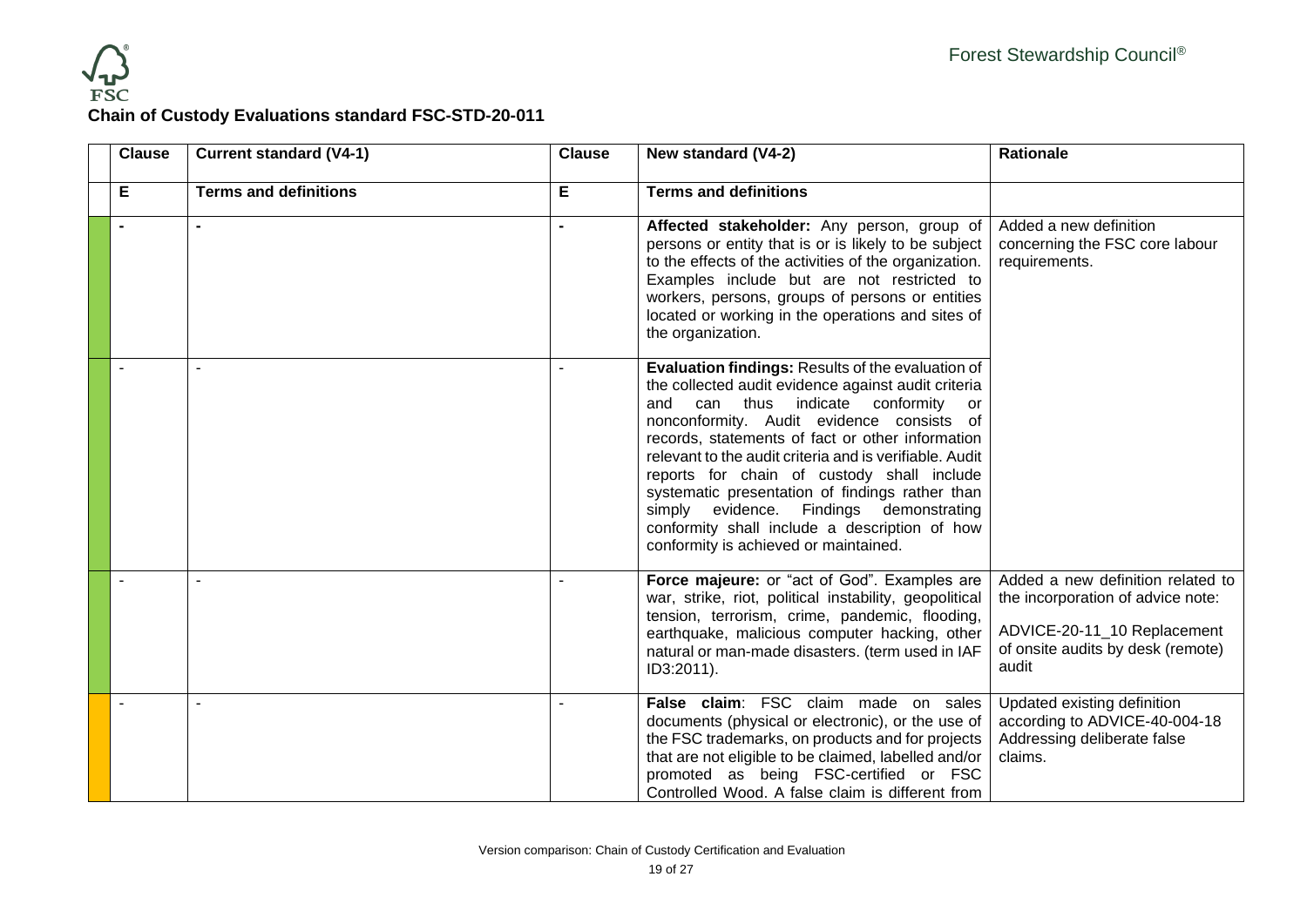|  |                                                                                                                                                                                                                                                                                                                                                                                                                                                                                                                                                                                                                                                                                                                                                                                          | an inaccurate claim, in which a product that is<br>eligible to be sold as FSC-certified is sold with the<br>wrong claim.                                                                                                                                                                                                                                                                                                                                                                                                                                                                                                                                                                                                                         |                                                                                                         |
|--|------------------------------------------------------------------------------------------------------------------------------------------------------------------------------------------------------------------------------------------------------------------------------------------------------------------------------------------------------------------------------------------------------------------------------------------------------------------------------------------------------------------------------------------------------------------------------------------------------------------------------------------------------------------------------------------------------------------------------------------------------------------------------------------|--------------------------------------------------------------------------------------------------------------------------------------------------------------------------------------------------------------------------------------------------------------------------------------------------------------------------------------------------------------------------------------------------------------------------------------------------------------------------------------------------------------------------------------------------------------------------------------------------------------------------------------------------------------------------------------------------------------------------------------------------|---------------------------------------------------------------------------------------------------------|
|  |                                                                                                                                                                                                                                                                                                                                                                                                                                                                                                                                                                                                                                                                                                                                                                                          | FSC core labour requirements: International<br>Labour Organization (ILO) generic criteria and<br>indicators that are underlined in the FSC report <sup>2</sup><br>covering fundamental principles and rights at<br>work: freedom of association and the effective<br>recognition of the right to collective bargaining;<br>the elimination of all forms of forced or<br>compulsory labour; the effective abolition of child<br>labour; and the elimination of discrimination in<br>respect of employment and occupation.<br><sup>2</sup> FSC report on generic criteria and indicators<br>based on ILO Core Conventions principles, 2017.                                                                                                        | Added a new definition<br>concerning the FSC core labour<br>requirements.                               |
|  | Site: A single functional unit of an organization<br>situated at one physical location, which is<br>geographically distinct from other units of the same<br>organization. An organization's units with distinct<br>physical locations may, however, be regarded as<br>parts of a site if they are an extension of the site<br>with no purchasing, processing, or sales functions<br>of their own (e.g. a remote stockholding). A site can<br>never include more than one legal entity.<br>Contractors that are used within the terms of<br>(e.g.<br>outsourced<br>outsourcing<br>agreements<br>warehouse) are not considered sites. Typical<br>examples of sites include processing or trading<br>facilities such as manufacturing sites, sales offices,<br>or company-owned warehouses. | Site: A single functional unit of an organization<br>situated at one physical location, which is<br>geographically distinct from other units of the<br>same organization. Organization's sub-sites may<br>however be regarded as parts of a site if they are<br>an extension of it with no purchasing, processing,<br>or sales functions of their own (e.g. a remote<br>stockholding). A site can never include more than<br>one legal entity. Contractors that are used within<br>the terms of outsourcing agreements (e.g.<br>outsourced warehouse) are not considered sites.<br>Typical examples for sites are processing or<br>trading facilities such as manufacturing sites,<br>sales offices, or warehouses owned by the<br>organization. | Alignment of this definition with<br>the definition of 'site' in FSC-STD-<br>40-003 and FSC-STD-40-004. |
|  |                                                                                                                                                                                                                                                                                                                                                                                                                                                                                                                                                                                                                                                                                                                                                                                          | Stakeholder: See definitions for 'affected<br>stakeholder' and 'interested stakeholder'.                                                                                                                                                                                                                                                                                                                                                                                                                                                                                                                                                                                                                                                         | Added a new definition<br>concerning the FSC core labour<br>requirements.                               |
|  |                                                                                                                                                                                                                                                                                                                                                                                                                                                                                                                                                                                                                                                                                                                                                                                          | Workers <sup>4</sup> : All employed persons including public<br>employees as well as 'self-employed' persons.<br>This includes part-time and seasonal employees,                                                                                                                                                                                                                                                                                                                                                                                                                                                                                                                                                                                 |                                                                                                         |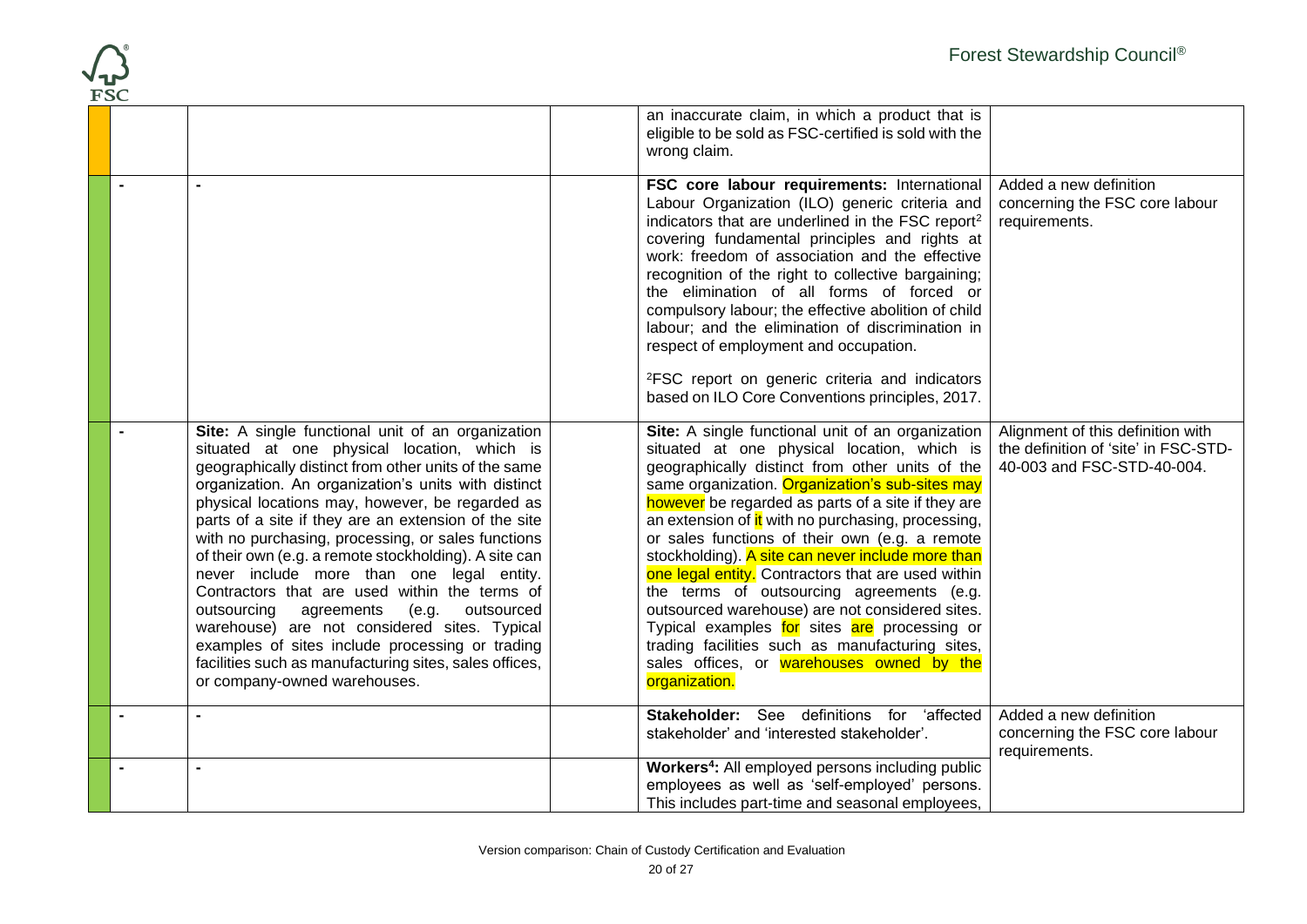| <b>FSC</b>   |        |                                                                                                          |                    |                                                                                                                                                                                                                                                                                                                                                                                                                                                                                                                                                                                                                                                                                      | Forest Stewardship Council®                                |
|--------------|--------|----------------------------------------------------------------------------------------------------------|--------------------|--------------------------------------------------------------------------------------------------------------------------------------------------------------------------------------------------------------------------------------------------------------------------------------------------------------------------------------------------------------------------------------------------------------------------------------------------------------------------------------------------------------------------------------------------------------------------------------------------------------------------------------------------------------------------------------|------------------------------------------------------------|
|              |        |                                                                                                          |                    | of all ranks and categories, including laborers,<br>administrators,<br>supervisors,<br>executives,<br>contractor employees as well as self-employed<br>contractors and sub-contractors (Source: ILO<br>Convention 155 Occupational Safety and Health<br>Convention, 1981).                                                                                                                                                                                                                                                                                                                                                                                                           |                                                            |
|              |        |                                                                                                          |                    | <sup>4</sup> Definition of functions of employees such as<br>supervisors varies from country to country. In<br>situations where they have authority, in the<br>interest of the employer or management to hire,<br>transfer, suspend, lay off, recall, promote,<br>discharge, assign, reward or discipline other<br>employees or have responsibility to direct them,<br>they may be non-eligible to join unions.                                                                                                                                                                                                                                                                      |                                                            |
|              |        |                                                                                                          |                    | Workers' organization: Any organization of<br>workers for furthering and defending the interest<br>of workers (adapted from ILO Convention 87,<br>Article 10). It is important to note that rules and<br>guidance on composition of workers' organization<br>vary from country to country, especially in relation<br>to those who are considered as rank and file<br>members, as well those who are deemed to have<br>power to "hire and fire". Workers' organization<br>tend to separate association between those who<br>can "hire and fire" and those who cannot (Source:<br>FSC report on generic criteria and indicators<br>based on ILO Core Conventions principles,<br>2017). |                                                            |
|              |        |                                                                                                          | 1.1<br><b>NOTE</b> | NOTE: The timeline commences from when the<br>corrective action request is formally accepted by<br>or formally presented to the organization<br>(whichever occurs first).                                                                                                                                                                                                                                                                                                                                                                                                                                                                                                            | Incorporated interpretation:<br>INT-STD-20-011_01          |
| $\mathbf{2}$ |        | <b>Evaluation requirements</b>                                                                           | $\overline{2}$     | <b>Evaluation requirements</b>                                                                                                                                                                                                                                                                                                                                                                                                                                                                                                                                                                                                                                                       |                                                            |
|              | 2.6 b) | interviews with a sufficient variety and number of<br>employees and contractors at each operational site | 2.6 b)             | interviews with a sufficient variety and number of<br>employees, their representatives including                                                                                                                                                                                                                                                                                                                                                                                                                                                                                                                                                                                     | Added additional interview<br>requirements for auditors to |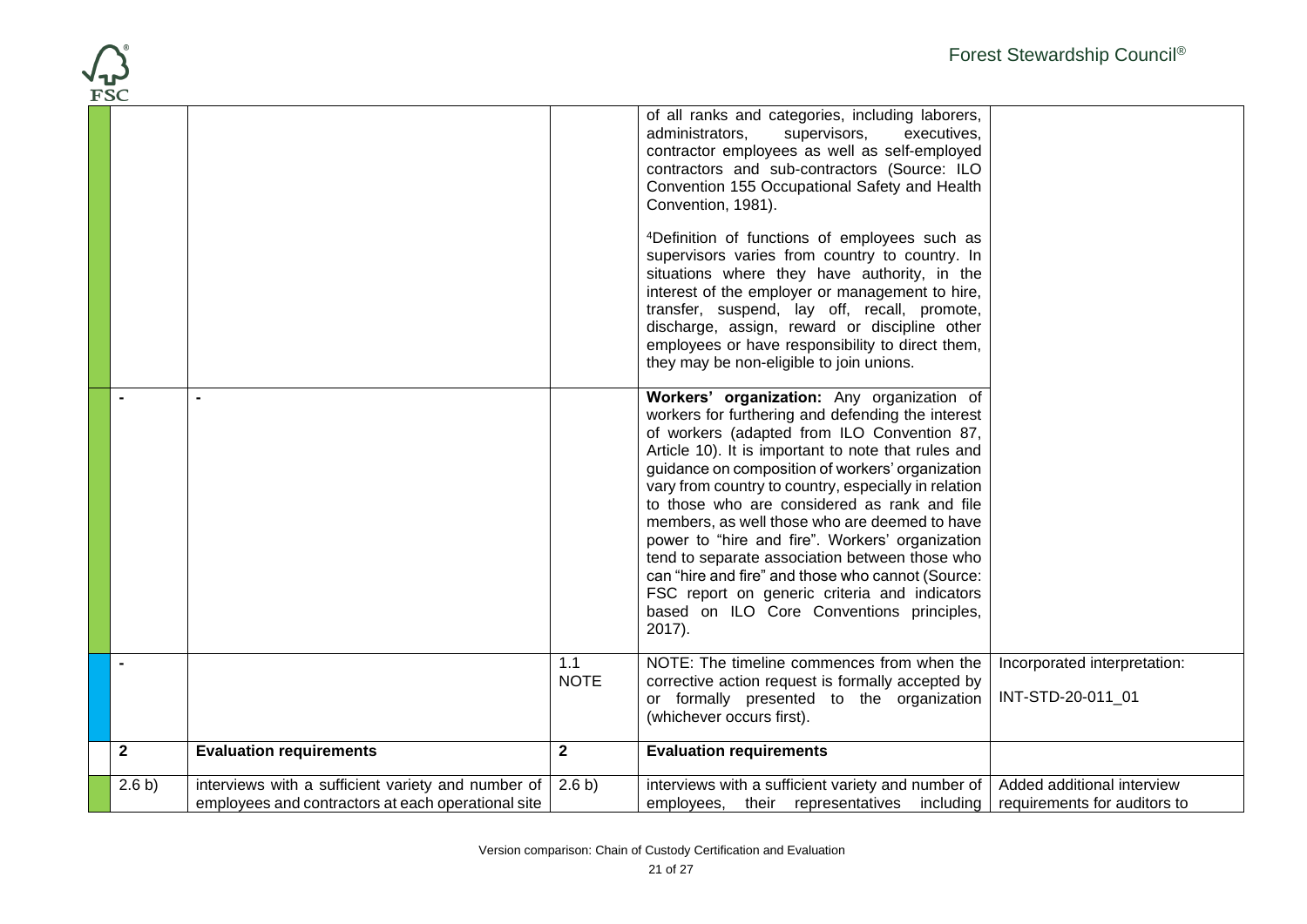

|        | selected for evaluation in order to verify the<br>organization's conformance to all applicable<br>certification requirements. As a minimum,<br>interviews shall be conducted to verify training<br>measures and understanding of individual<br>responsibilities at different locations across the<br>operation under evaluation. The interviewer shall<br>ensure that comments can be provided in<br>confidence;                                                                                                                     |        | worker's<br>organizations,<br>employer's<br>representatives and contractors at each<br>operational site selected for evaluation in order to<br>verify the organization's conformance to all<br>applicable certification requirements. The<br>interviewer shall ensure that comments can be<br>provided in confidence;                                                                                                                                                                                                                                                                                  | conduct interviews with<br>representatives.                                                            |
|--------|--------------------------------------------------------------------------------------------------------------------------------------------------------------------------------------------------------------------------------------------------------------------------------------------------------------------------------------------------------------------------------------------------------------------------------------------------------------------------------------------------------------------------------------|--------|--------------------------------------------------------------------------------------------------------------------------------------------------------------------------------------------------------------------------------------------------------------------------------------------------------------------------------------------------------------------------------------------------------------------------------------------------------------------------------------------------------------------------------------------------------------------------------------------------------|--------------------------------------------------------------------------------------------------------|
| 2.6 b) | interviews with a sufficient variety and number of $\vert$<br>employees and contractors at each operational site<br>selected for evaluation in order to verify the<br>organization's conformance to all applicable<br>certification requirements. As a minimum,<br>interviews shall be conducted to verify training<br>measures and understanding of individual<br>responsibilities at different locations across the<br>operation under evaluation. The interviewer shall<br>ensure that comments can be provided in<br>confidence; | 2.6 c) | c) as a minimum, interviews shall be conducted<br>to verify training measures and understanding of<br>individual responsibilities at different locations<br>across the operation under evaluation;                                                                                                                                                                                                                                                                                                                                                                                                     | The requirement was separated<br>from 2.6 b) V4-1 for simplification.                                  |
|        |                                                                                                                                                                                                                                                                                                                                                                                                                                                                                                                                      | 2.7    | In situations where physical inspection of sites<br>selected for evaluation is not possible or viable<br>due to:<br>a) demonstrated health and/or safety risk to<br>auditors (demonstrated through verifiable public<br>sources, e.g. official travel warnings or<br>restrictions), or<br>b) travel restrictions imposed by organizational<br>(certificate holder/ certification body) health and<br>safety policies or public authorities, or<br>c) other demonstrated events of force majeure,<br>the certification body may apply for a derogation<br>to replace an onsite audit with a desk audit. | Incorporated advice note:<br>ADVICE-20-11_10 Replacement<br>of onsite audits by desk (remote)<br>audit |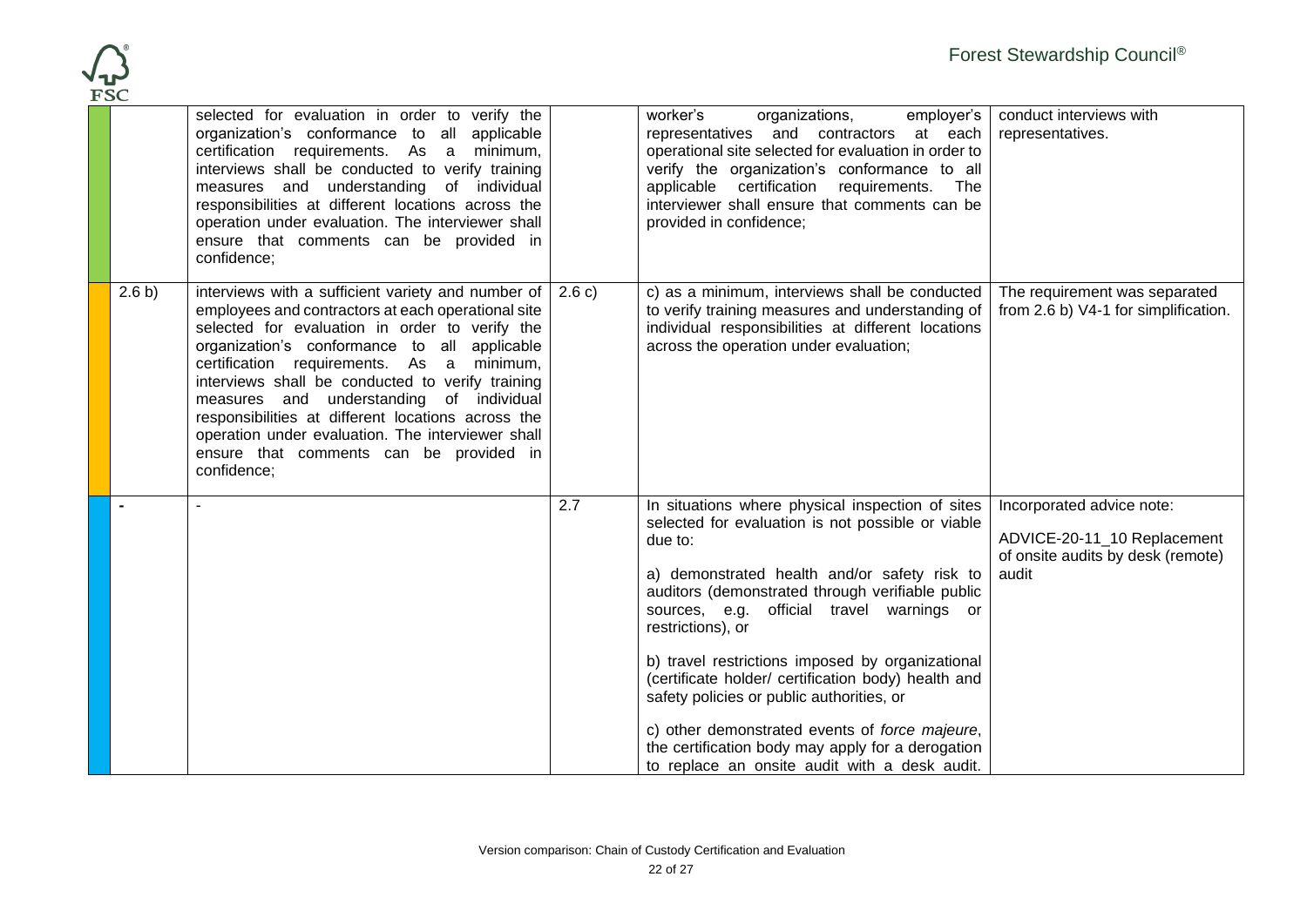| <b>FSC</b> |                                 |     |                                                                                                                                                                                                                                                                                                                                                                        |                                                                                                                                                                                 |
|------------|---------------------------------|-----|------------------------------------------------------------------------------------------------------------------------------------------------------------------------------------------------------------------------------------------------------------------------------------------------------------------------------------------------------------------------|---------------------------------------------------------------------------------------------------------------------------------------------------------------------------------|
|            |                                 |     | Derogation applications will be evaluated on a<br>case by case basis. The application shall include:                                                                                                                                                                                                                                                                   |                                                                                                                                                                                 |
|            |                                 |     | i. certificate code of the company;                                                                                                                                                                                                                                                                                                                                    |                                                                                                                                                                                 |
|            |                                 |     | ii. activities under the scope of the certificate<br>(products and processes);                                                                                                                                                                                                                                                                                         |                                                                                                                                                                                 |
|            |                                 |     | iii. evidences of circumstances preventing the on-<br>site audit (e.g. an official travel warning);                                                                                                                                                                                                                                                                    |                                                                                                                                                                                 |
|            |                                 |     | iv. other additional information, as requested by<br>FSC.                                                                                                                                                                                                                                                                                                              |                                                                                                                                                                                 |
|            |                                 |     | NOTE: In case of existing active derogations<br>issued by FSC International for specific<br>situations, this clause is not applicable.                                                                                                                                                                                                                                 |                                                                                                                                                                                 |
|            |                                 |     |                                                                                                                                                                                                                                                                                                                                                                        |                                                                                                                                                                                 |
| 3          | <b>Surveillance evaluations</b> | 3   | <b>Surveillance evaluations</b>                                                                                                                                                                                                                                                                                                                                        |                                                                                                                                                                                 |
|            | $\overline{a}$                  | 3.4 | When new or revised standards become<br>effective, Clause 3.3 may be applied for<br>surveillance evaluations, if the following<br>requirements are met:<br>a) the certification body shall conduct an<br>assessment of the organization's procedures<br>against the relevant new standard requirements<br>at the regular time scheduled for the surveillance<br>audit. | Incorporation of advice note:<br>ADVICE-20-011-02 Ensuring<br>organizations' compliance with<br>newly effective standard<br>requirements when resuming FSC<br>business activity |
|            |                                 |     | b) The assessment shall be carried out on-site if:                                                                                                                                                                                                                                                                                                                     |                                                                                                                                                                                 |

 $\sqrt{1}$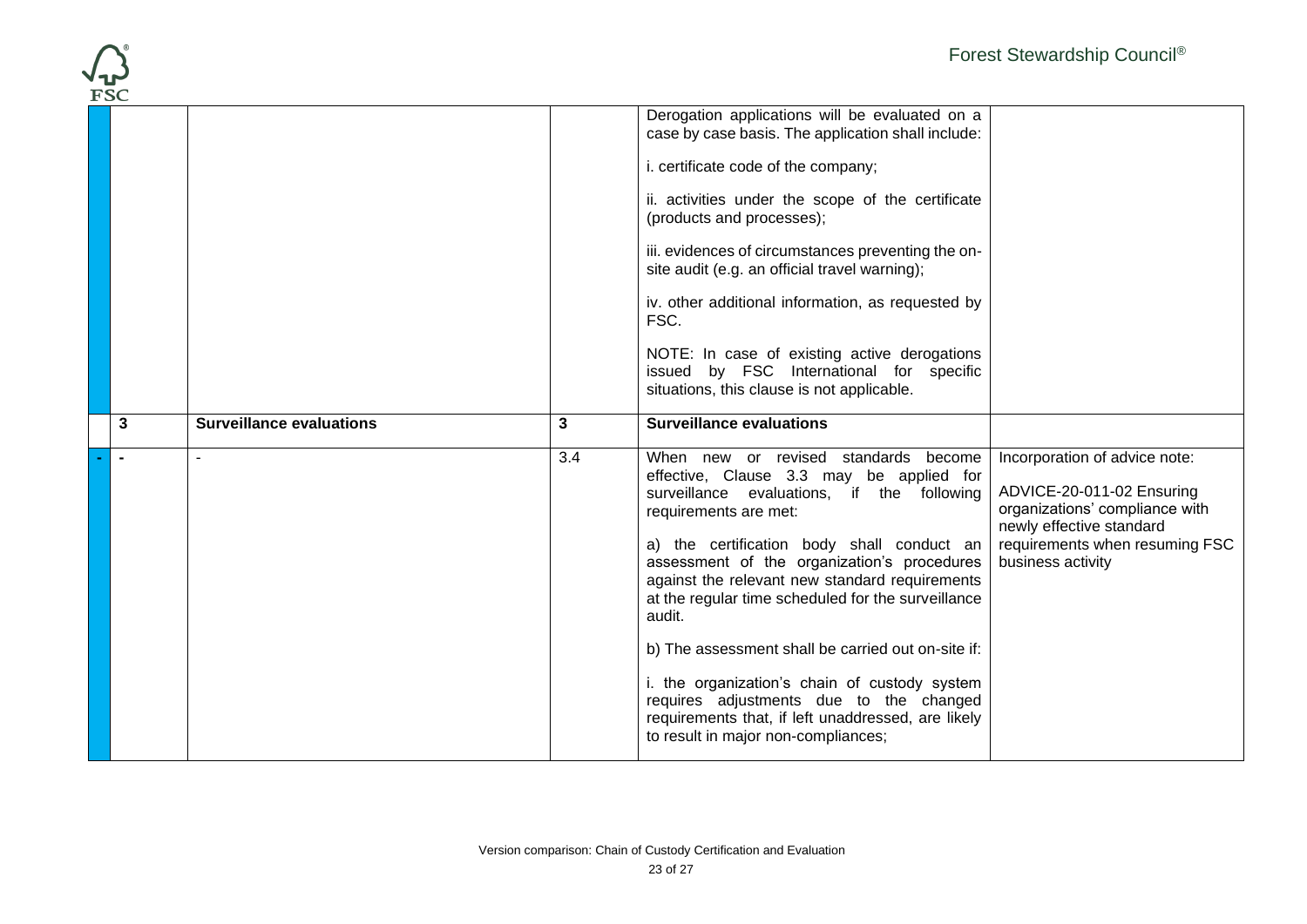|            |                  |                                                                                                                                                                                                                                                                                                                                             |                  |                                                                                                                                                                                                                                                                                                                                                                                                                                                                                                                                                                                                                                                                                                                                                                                                                                                                                                                                                | Forest Stewardship Council®                                                                    |
|------------|------------------|---------------------------------------------------------------------------------------------------------------------------------------------------------------------------------------------------------------------------------------------------------------------------------------------------------------------------------------------|------------------|------------------------------------------------------------------------------------------------------------------------------------------------------------------------------------------------------------------------------------------------------------------------------------------------------------------------------------------------------------------------------------------------------------------------------------------------------------------------------------------------------------------------------------------------------------------------------------------------------------------------------------------------------------------------------------------------------------------------------------------------------------------------------------------------------------------------------------------------------------------------------------------------------------------------------------------------|------------------------------------------------------------------------------------------------|
| <b>FSC</b> |                  |                                                                                                                                                                                                                                                                                                                                             |                  | ii. the organization will use a new system for<br>controlling FSC claims under a specific product<br>group (FSC-STD-40-004);<br>iii. the certification body deems this necessary to<br>evaluate the implementation of corrective action<br>requests or a change of the certificate scope.<br>NOTE: The intent is to ensure that organizations<br>are in full compliance with the new or revised<br>standard at the time they again take up activities<br>under the scope of their FSC chain of custody<br>certificate.<br>c) in case a suspension of an organization's chain<br>of custody certificate extends beyond the<br>scheduled time of their regular surveillance audit<br>at the time of which a certification standard has<br>become effective - new or following a major<br>revision. The certification body shall conduct an<br>assessment of the organization's procedures to<br>ensure that they are in compliance with relevant |                                                                                                |
|            |                  |                                                                                                                                                                                                                                                                                                                                             |                  | new standard requirements at the time when<br>suspension is lifted.                                                                                                                                                                                                                                                                                                                                                                                                                                                                                                                                                                                                                                                                                                                                                                                                                                                                            |                                                                                                |
|            | 6                | Evaluation of controlled wood according to<br><b>FSC-STD-40-005</b>                                                                                                                                                                                                                                                                         | 6                | Evaluation of controlled wood according to<br><b>FSC-STD-40-005</b>                                                                                                                                                                                                                                                                                                                                                                                                                                                                                                                                                                                                                                                                                                                                                                                                                                                                            |                                                                                                |
|            | 6<br><b>NOTE</b> | NOTE: Stakeholder consultation requirements<br>apply only for the first evaluation and subsequent<br>re-evaluations of the organization to FSC-STD-40-<br>005. However, these are applicable only where<br>material is sourced from unassessed, specified, or<br>unspecified risk areas according to the applicable<br>FSC risk assessment. | 6<br><b>NOTE</b> | NOTE: Stakeholder consultation requirements<br>apply only for the first evaluation and subsequent<br>re-evaluations of the organization to FSC-STD-<br>40-005. However, these are applicable only<br>where material is sourced from unassessed, or<br>specified risk, areas according to the applicable<br>FSC risk assessment.                                                                                                                                                                                                                                                                                                                                                                                                                                                                                                                                                                                                                | Update to align with FSC-STD-40-<br>005 V3-1 Requirements for<br>Sourcing FSC Controlled Wood. |
|            | 6.10             | The certification body shall verify whether the<br>organization's<br>risk<br>and<br>risk<br>assessment                                                                                                                                                                                                                                      | 6.10             | The certification body shall verify whether<br>6.10<br>the organization's risk assessment and risk                                                                                                                                                                                                                                                                                                                                                                                                                                                                                                                                                                                                                                                                                                                                                                                                                                             |                                                                                                |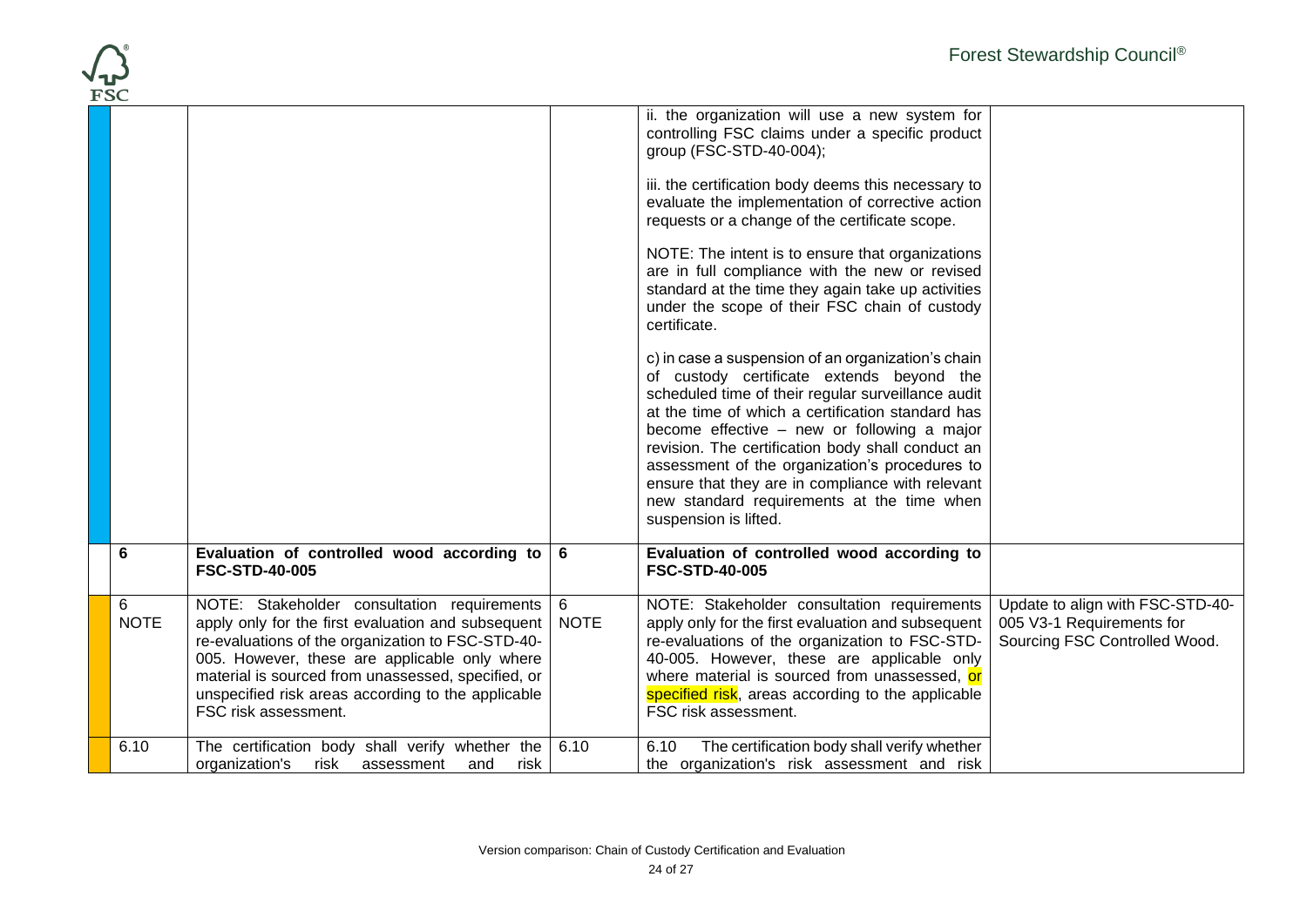| designations are adequate and justified, including<br>whether:                                           | designations are adequate and justified, including<br>whether:                                                       |  |
|----------------------------------------------------------------------------------------------------------|----------------------------------------------------------------------------------------------------------------------|--|
| a) In the case of company and extended company<br>risk assessments:                                      | the risk assessment follows all applicable<br>İ.<br>requirements;                                                    |  |
| i. the risk assessment follows all applicable<br>requirements;                                           | the sources of information used are<br>ii.<br>independent, objective, and sufficient to justify<br>risk designation; |  |
| ii. the sources of information used are                                                                  |                                                                                                                      |  |
| independent, objective, and sufficient to<br>justify risk designation;                                   | the geographic scale of the assessment<br>iii.<br>is adequate to the supply area(s);                                 |  |
|                                                                                                          |                                                                                                                      |  |
| iii. the geographic scale of the assessment<br>is adequate to the supply area(s);                        | the risk designation is justified and<br>İV.<br>verifiable based on sources used in the risk<br>assessment:          |  |
| iv. the risk designation is justified and<br>verifiable based on sources used in the risk<br>assessment; | v. the risk specification includes sufficient<br>information to allow the development of adequate                    |  |
|                                                                                                          | control measures;                                                                                                    |  |
| b) In the case of extended company risk                                                                  |                                                                                                                      |  |
| assessments:                                                                                             | vi. consultations with experts have been<br>conducted as required;                                                   |  |
| i. the risk specification includes sufficient                                                            |                                                                                                                      |  |
| information to allow the development of<br>adequate control measures;                                    | vii. experts used to conduct the risk assessment<br>meet the qualification requirements in Annex C of                |  |
|                                                                                                          | FSC-STD-40-005;                                                                                                      |  |
| ii. consultations with experts have been<br>conducted as required;                                       | viii. joint risk assessments are managed as                                                                          |  |
|                                                                                                          | required;                                                                                                            |  |
| iii. experts used to conduct the risk                                                                    |                                                                                                                      |  |
| qualification<br>assessment meet the                                                                     | ix. the risk designation is justified with evidence                                                                  |  |
| requirements in Annex C of FSC-STD-40-                                                                   | by using independent and objective sources of                                                                        |  |
| 005;                                                                                                     | information.                                                                                                         |  |
|                                                                                                          |                                                                                                                      |  |
| iv. joint risk assessments are managed as<br>required;                                                   |                                                                                                                      |  |
| c) In the case of company risk assessments:                                                              |                                                                                                                      |  |
|                                                                                                          |                                                                                                                      |  |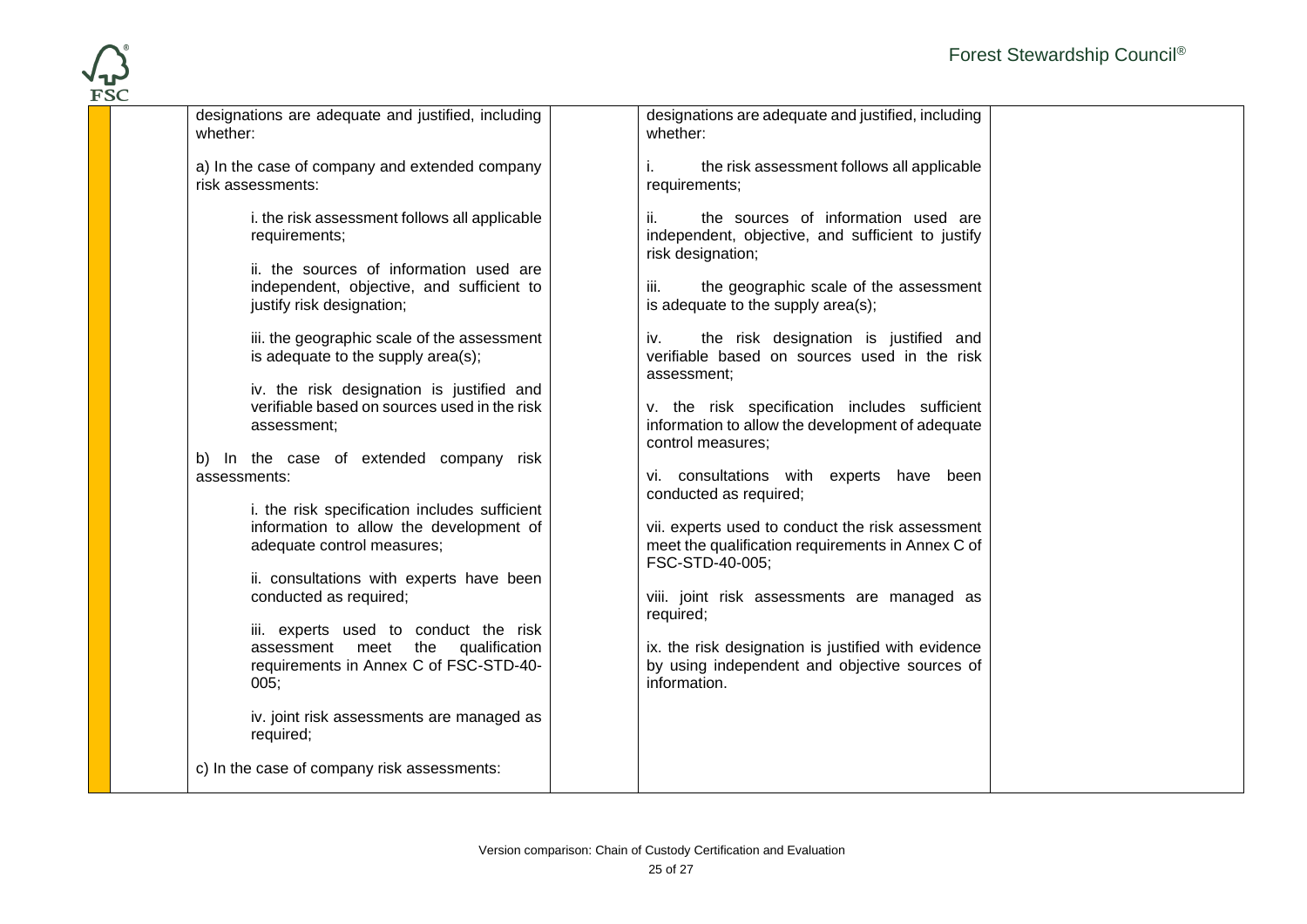

|                | i. the risk assessment is consistent with the<br>publicly available information                                      |      |                                                                                                                                                                                                                                                                                                                                                                                                                      |                                                                                                                                                                                                                        |
|----------------|----------------------------------------------------------------------------------------------------------------------|------|----------------------------------------------------------------------------------------------------------------------------------------------------------------------------------------------------------------------------------------------------------------------------------------------------------------------------------------------------------------------------------------------------------------------|------------------------------------------------------------------------------------------------------------------------------------------------------------------------------------------------------------------------|
|                | and                                                                                                                  |      |                                                                                                                                                                                                                                                                                                                                                                                                                      |                                                                                                                                                                                                                        |
|                | ii. the risk designation is justified with<br>evidence by using independent and<br>objective sources of information. |      |                                                                                                                                                                                                                                                                                                                                                                                                                      |                                                                                                                                                                                                                        |
| $\overline{7}$ | Evaluation of group and multisite chain of $ 7 $<br>custody certificates                                             |      | Evaluation of group and multisite chain of<br>custody certificates                                                                                                                                                                                                                                                                                                                                                   |                                                                                                                                                                                                                        |
|                |                                                                                                                      | 7.6  | Sites that have been incorporated into the<br>certificate scope in the period between the<br>certification body's evaluations shall be sampled<br>together with the sites that were already in the<br>scope at the previous evaluation.                                                                                                                                                                              | Incorporated interpretation:<br>INT-STD-20-011 26                                                                                                                                                                      |
| $\blacksquare$ |                                                                                                                      | 11   | <b>FSC core labour requirements</b>                                                                                                                                                                                                                                                                                                                                                                                  |                                                                                                                                                                                                                        |
| $\blacksquare$ |                                                                                                                      | 11.1 | The certification body shall verify that the<br>organization has adopted <sup>6</sup> and implemented a<br>policy statement, or statements, that encompass<br>the FSC core Labour Requirements.<br><sup>6</sup> May develop a new policy or use an existing<br>one.                                                                                                                                                  | Added a requirement for auditors<br>to verify the organization has<br>adopted and implemented the<br>policy statement(s) and it is<br>available to stakeholders.                                                       |
| $\blacksquare$ |                                                                                                                      | 11.2 | The certification body shall verify that the policy<br>statements are made available to stakeholders.                                                                                                                                                                                                                                                                                                                |                                                                                                                                                                                                                        |
| $\blacksquare$ |                                                                                                                      | 11.3 | The certification body shall design and implement<br>a system for evaluating the relevance,<br>effectiveness, and adequacy of the organization's<br>self-assessment and conformity to Section 7 of<br>FSC-STD-40-004, according to the scope, scale,<br>intensity and risk of the organization's operation.<br>The certification body shall specify, justify and<br>document in its system the means of verification | Added a requirement for<br>certification bodies to design and<br>implement a system for auditors<br>to evaluate the organization's self-<br>assessment and their conformity<br>to the FSC core labour<br>requirements. |